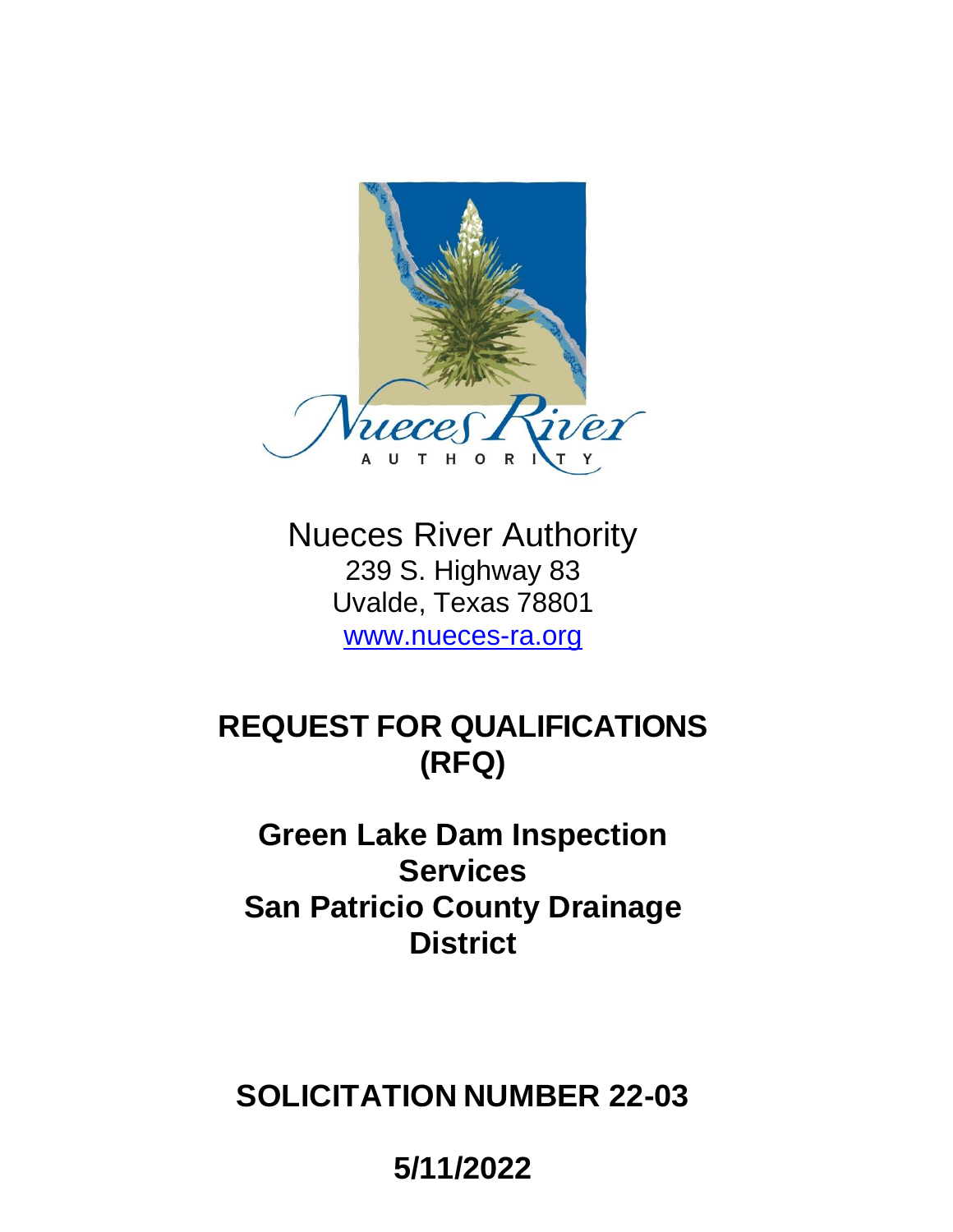## **RFQ No. 22-03 PART I GENERAL REQUIREMENTS**

- **1. PURPOSE:** On behalf of the San Patricio County Drainage District (SPCDD), the Nueces River Authority, herein after "the Authority" is conducting a procurement process to secure the services detailed herein. The Authority is under contract with SPCDD to perform tasks associated with project administration and management for the Green Lake Outfall System and Gregory Diversion Ditch, herein after referred to as "the Project." This RFQ seeks proposals from firms experienced in Construction Inspection (CI) Services to successfully oversee the construction of Green Lake Dam located near Portland, Texas.
- **2. SOLICITATION PACKET:** This solicitation packet is comprised of the following:

| <b>Description</b>                                                                 | <b>Index</b>  |
|------------------------------------------------------------------------------------|---------------|
| Part I – General Requirements                                                      | Page(s) $1-5$ |
| Part II – Definitions, Standard Terms and Conditions<br>and Insurance Requirements | Page 6-14     |
| Part III - Supplemental Terms and Conditions                                       | Page(s) 15-16 |
| Part IV – Scope of Work                                                            | Page(s) 17-19 |
| Part V – Proposal Preparation Instructions and Evaluation Factors                  | Page(s) 20-22 |
| Attachment A - Proposal Submittal Form and Execution                               | Page 23       |
| Attachment B - Reference Sheet                                                     | Page 24       |
| Attachment C – Subcontractor Information Form                                      | Page 25       |

**3. AUTHORIZED CONTACTS:** For questions or clarification of specifications, you may contact:

**John Byrum Executive Director Nueces River Authority 239 S. Highway 83 Uvalde, Texas 78801 Email: [jbyrum@nueces-ra.org](mailto:jbyrum@nueces-ra.org)**

The individual(s) listed above are the only authorized contacts for this solicitation. They may be contacted by e-mail for clarification of the specifications only. No authority is intended or implied that specifications may be amended, or alterations accepted, prior to solicitation opening without written approval of the Nueces River Authority through the Executive Director.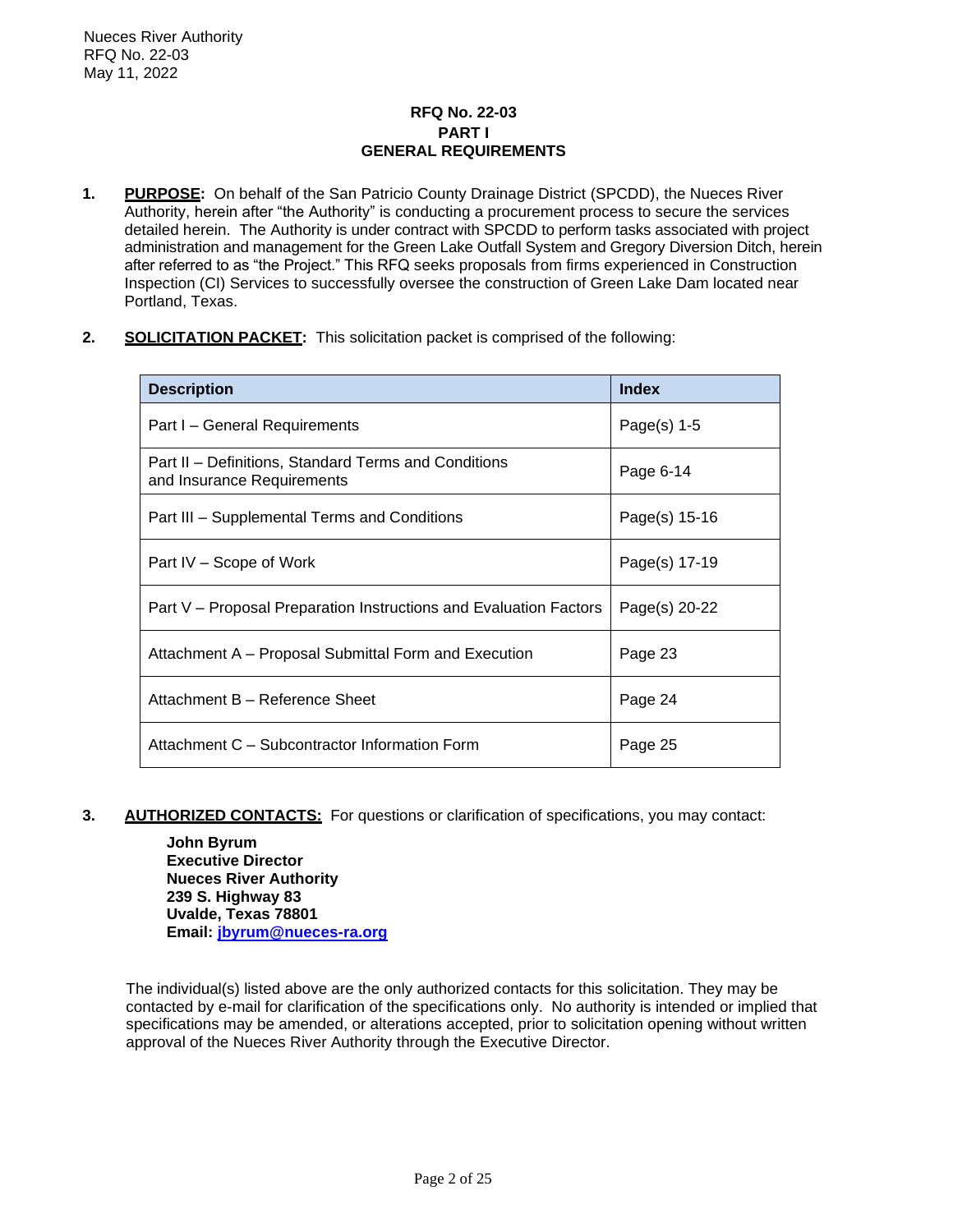**4. SCHEDULE OF EVENTS**: It is the Authority's intention to follow the solicitation timeline below.

| <b>EVENT</b>                                  | <b>DATE</b>               |
|-----------------------------------------------|---------------------------|
| Solicitation released                         | 05/12/2022                |
| Deadline for submission of questions          | 05/25/2022 @ 5:00 PM, CST |
| Authority responses to questions or addendums | 06/01/2022 @ 5:00 PM, CST |
| Deadline for submission of responses          | 06/08/2022 @ 3:00 PM, CST |

Firms interested in obtaining the packet for the RFQ can do so by submitting an email referencing the solicitation number to [sdipiazza@nueces-ra.org.](mailto:sdipiazza@nueces-ra.org) All questions regarding this solicitation shall be submitted in writing by 5:00 PM, CST on the due date noted above to [sdipiazza@nueces-ra.org.](mailto:sdipiazza@nueces-ra.org) A copy of all the questions submitted and the Authority's response to the questions shall be emailed to all firms registered as receiving a Request for Qualifications. The Authority reserves the right to modify these dates. Notice of date change will be emailed to all registered as receiving a Request for Qualifications packet.

- **5. SOLICITATION UPDATES:** Respondents shall be responsible for monitoring their email for any updates pertaining to the solicitation described herein. Various updates may include addendums, cancellations, notifications, and any other pertinent information necessary for the submission of a correct and accurate response. The Authority will not be held responsible for any further communication beyond email registered packet holding firms.
- **6. RESPONSE DUE DATE:** Signed and sealed responses are due at or before 3:00 PM, on the due date noted in PART I, Section 4 – Schedule of Events. Mail or hand deliver sealed responses to:

## **Nueces River Authority Attn: John Byrum, Executive Director 239 S. Highway 83 Uvalde, Texas 78802**

- A. Sealed responses shall be clearly marked on the outside of packaging with the RFQ Solicitation title, number, due date and "DO NOT OPEN."
- B. Facsimile or electronically transmitted responses are not acceptable.
- C. Responses cannot be altered or amended after opening.
- D. No response can be withdrawn after opening without written approval from the Authority for an acceptable reason.
- E. The Authority will not be bound by any oral statement or offer made contrary to the written proposal.
- F. Samples and/or copies shall be provided at the Respondent's expense and shall become the property of the Authority.
- G. Receipt of all addenda to this RFQ must be acknowledged, signed, and included with the proposal response.
- H. Late Proposal(s) will not be considered under any circumstances and will be returned unopened if a return address is provided.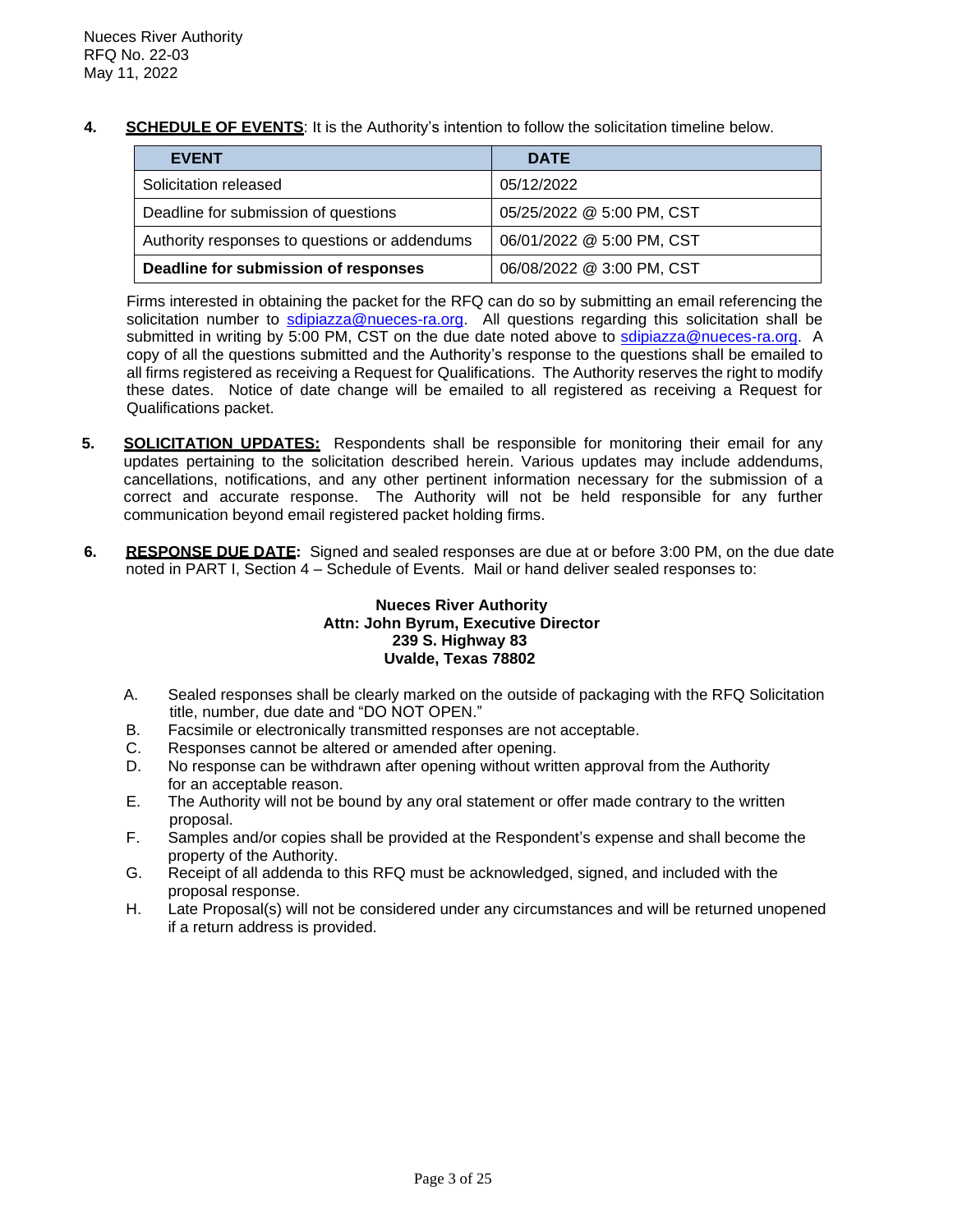- **7. RESPONDENT REQUIREMENTS:** The Authority makes no warranty that this checklist is a full comprehensive listing of every requirement specified in the solicitation. This list is only a tool to assist participating Respondents in compiling their final responses. Respondents are encouraged to carefully read the entire solicitation.
	- A. Respondent shall submit one (1) evident signed "Original" and two (2) identical-to-the-original electronic copies of the RFQ response on a flash drive. The submittal is required to include all addendums and requested attachments. The RFQ response along with samples and/or copies shall be provided at the Respondents expense and shall become the property of the Authority.
	- B. This request for qualifications (RFQ) does not commit the Authority to contract for any supply or service.
	- C. Respondents are advised that the Authority will not pay for any administrative costs incurred in response of preparation to this RFQ; all costs associated with responding to this RFQ will be solely at the interested parties' expense. Not responding to this RFQ does not preclude participation in any future RFP/RFQ/IFB.
	- D. **For your RFQ submittal to be considered responsive, the attachments identified below shall be submitted with your proposal.**
		- o **Addendums:** Addendums may be posted to this solicitation. Respondents are required to submit signed addendums with their sealed response. The Respondent shall be responsible for monitoring their email and checking in with the Authority for any updates pertaining to the solicitation.
		- o **Attachment A: PROPOSAL SUBMITTAL FORM AND EXECUTION:** Failure to complete, sign, and return the proposal submittal form and execution with your offer by the deadline **will** result in the disqualification of your proposal.
		- o **Attachment B: REFERENCE SHEET:** Provide the name, address, telephone number and **e-mail** of at least three (3) valid Municipal, River Authorities, or Government agencies or firms of comparable size that have utilized services that are similar in type and capacity within the last three (3) years. Authority references are not applicable. References may be checked prior to award. If references cannot be confirmed or if any negative responses are received it may result in the disqualification of submittal.
		- o **Attachment C: SUBCONTRACTOR INFORMATION FORM:** Provide a signed copy of the Subcontractor Information Form with your response.
- **8. CONFIDENTIALITY OF CONTENT:** All documents submitted in response to a solicitation shall be subject to the Texas Public Information Act. Following an award, responses are subject to release as public information unless the response or specific parts of the response can be shown to be exempt from the Texas Public Information Act. Pricing is not considered to be confidential under any circumstances.
	- A. Information in a submittal that is legally protected as a trade secret or otherwise confidential must be clearly indicated with stamped, bold red letters stating "CONFIDENTIAL" on that section of the document. The Authority will not be responsible for any public disclosure of confidential information if it is not clearly marked as such.
	- B. If a request is made under the Texas Public Information Act to inspect information designated as confidential, the Respondent shall, upon request from the Authority, furnish sufficient written reasons and information as to why the information should be protected from disclosure. The matter will then be presented to the Attorney General of Texas for final determination.
- **9. SUSPENSION OR DEBARMENT CERTIFICATION:** The provisions of the Code of Federal Regulations 2 CFR part 180 suspension and debarment may apply to this agreement. The Authority is prohibited from contracting with or making prime or sub-awards to parties that are suspended or debarred or whose principals are suspended or debarred from doing business with the Federal Government, State of Texas, or the Nueces River Authority.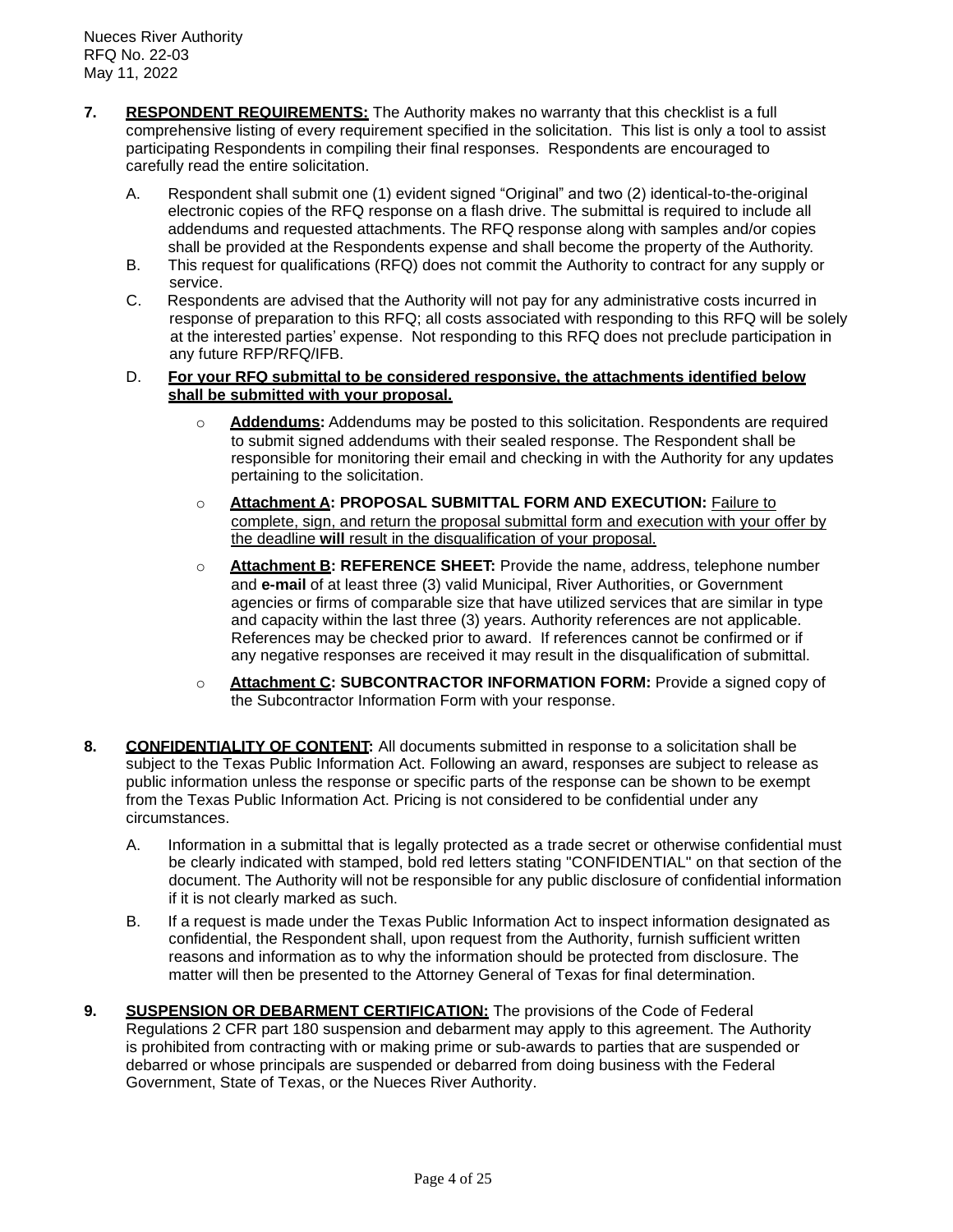**10. CERTIFICATE OF INTERESTED PARTIES:** Section 2252.908 of the Texas Government Code requires the successful offeror to complete a Form 1295 "Certificate of Interested Parties" that is signed for a contract award requiring Board of Director authorization. The "Certificate of Interested Parties" form must be completed on the Texas Ethics Commission website, printed, signed, and submitted to the Authority by the authorized agent of the Business Entity with acknowledgment that disclosure is made under oath and under penalty of perjury prior to final contract execution**.** Link to Texas Ethics Commission Webpage:http[s://www.ethics](http://www.ethics.state.tx.us/whatsnew/elf_info_form1295.htm).[state.tx.us/whatsnew/elf\\_info\\_form1295.htm](http://www.ethics.state.tx.us/whatsnew/elf_info_form1295.htm)

## 11. **DISADVANTAGED BUSINESS ENTERPRISES**

TEXAS WATER DEVELOPMENT BOARD Requirements for Equivalency Funds

 This contract is anticipated to be funded through the Texas Water Development Board as part of the State Flood Infrastructure Fund. This contract is subject to the Environmental Protection Agency's (EPA) Disadvantaged Business Enterprise (DBE) Program, which includes EPA-approved fair share goals toward procurement of Minority and Women-owned Business Enterprise (M/WBE) businesses. EPA rules require that applicants and prime contractors make a good faith effort to award a fair share of contracts, subcontracts, and procurements to M/WBEs through demonstration of the six affirmative steps. For more details of the DBE Program and the current, applicable fair share goals, please visit www.twdb.texas.gov/dbe.

 Equal Opportunity in Employment - All qualified applicants will receive consideration for employment without regard to race, color, national origin, sex, religion, age, or handicap. The contractor shall carry out applicable requirements of 40 CFR Part 33 in the award and administration of contracts awarded under TWDB financial assistance agreements. Failure by the contractor to carry out these requirements is a material breach, which may result in the termination of the awarded financial assistance.

Compliance with DBE Program requirements: (Check for compliance)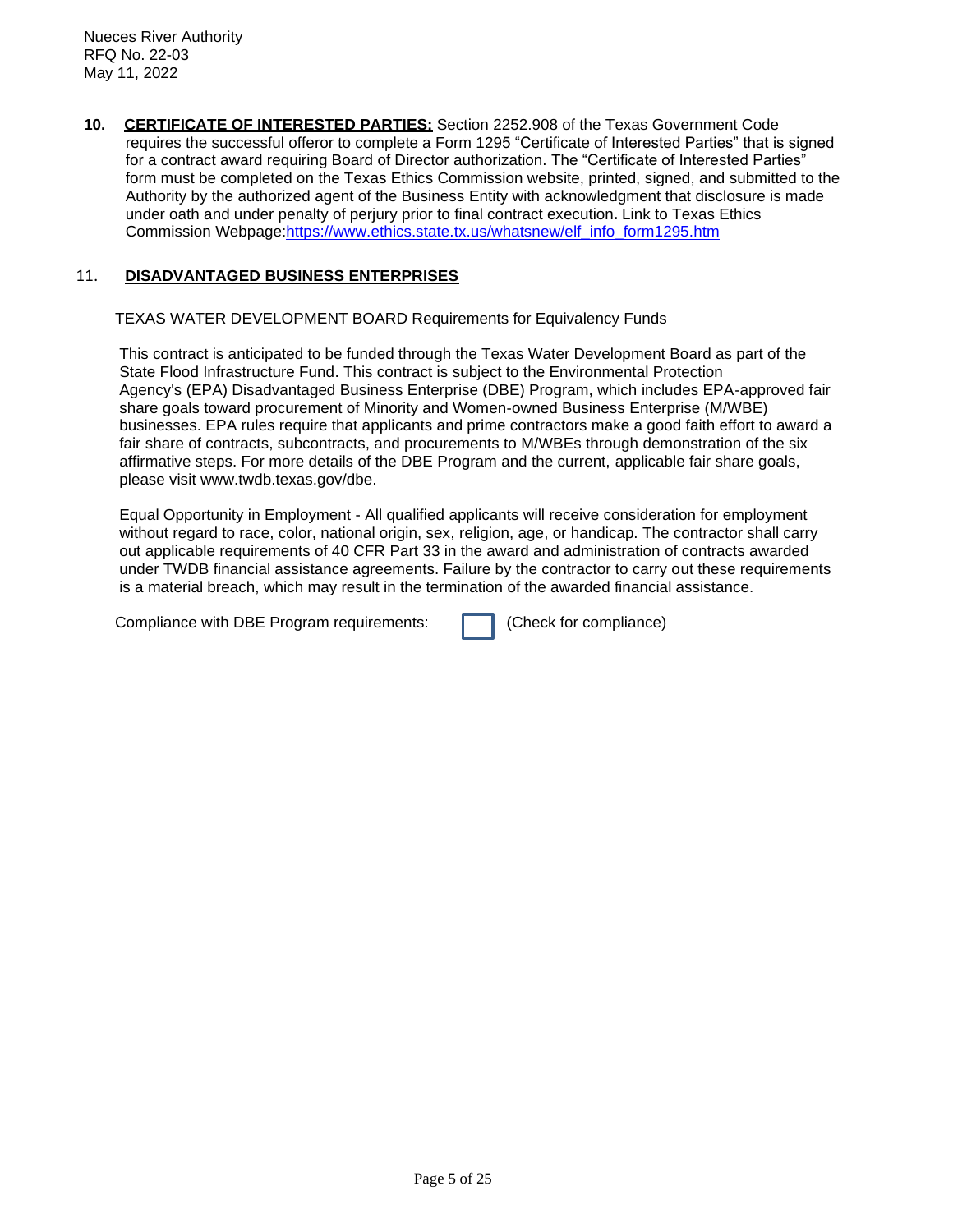## **PART II DEFINITIONS, STANDARD TERMS AND CONDITIONS, AND INSURANCE REQUIREMENTS**

**1. DEFINITIONS, STANDARD TERMS AND CONDITIONS:** By submitting a response to this solicitation, the Respondent agrees that the Authority's Definitions, Standard Terms and Conditions, in effect at the time of release of the solicitation, shall govern unless specifically provided otherwise in a separate agreement or on the face of a purchase order. Said Definitions, Terms and Conditions are subject to change without notice. It is the sole responsibility of Respondents to stay apprised of changes. The Authority's Definitions, Standard Terms and Conditions are outlined within this document.

# **2. STANDARD TERMS AND CONDITIONS**

**A. GOVERNING LAW AND VENUE:** This Contract is governed by the laws of the State of Texas without regard to its conflicts of laws. Venue for legal proceeding lies exclusively in Uvalde County, Texas.

**B. INDEPENDENT CONTRACTOR:** The Vendor shall operate hereunder as an independent contractor and not as an officer, agent, or employee of Authority. Vendor shall have exclusive control of, and the exclusive right to control, the details of its operations hereunder, and all persons performing same, and shall be solely responsible for the acts and omissions of its officers, agents, employees, contractors, subcontractors, and consultants.

**C. ASSIGNMENT:** This Contract may not be assigned in whole or in part by the Vendor without the previous written consent of the Authority, which consent may be withheld or conditioned at the Authority's sole discretion.

**D. CONFLICT OF INTEREST:** Neither the Vendor, nor any consultant, shall have other interests which conflict with the interests of Authority, specifically including, but not limited to, a connection with the sale or promotion of equipment or material which may be used on the project. The Vendor agrees to make a reasonable inquiry of all consultants concerning the existence of or potential for such conflicts. The Vendor shall comply with the provisions of Texas Local Government Code Chapter 176.

**E. SEVERABILITY:** Any provision or part of the Contract held to be void or unenforceable under any Laws or Regulations shall be deemed stricken, and all remaining provisions shall continue to be valid and binding upon Authority and Vendor, who agree that the Contract shall be reformed to replace such stricken provision or part with a valid and enforceable provision that comes as close as possible to expressing the intention of the stricken provision.

**F. MODIFICATIONS:** This contract can be modified only by written agreement of the parties.

**G. REMEDIES:** No right or remedy granted herein or reserved to the parties is exclusive of any right or remedy herein by law or equity provided or permitted; but each shall be cumulative of every right or remedy given hereunder. No covenant or condition of this contract may be waived without consent of the parties. Forbearance or indulgence by any party shall not constitute a waiver of any covenant or condition to be performed pursuant to this contract.

## **H. INVOICE REQUIREMENTS**

a. Invoice must include, at a minimum, the following information:

- i. Authority Contract Number
- ii. Company Name and Remit to Address
- iii. Point of Contact Who Placed Order
- iv. Date of Service
- v. Service Address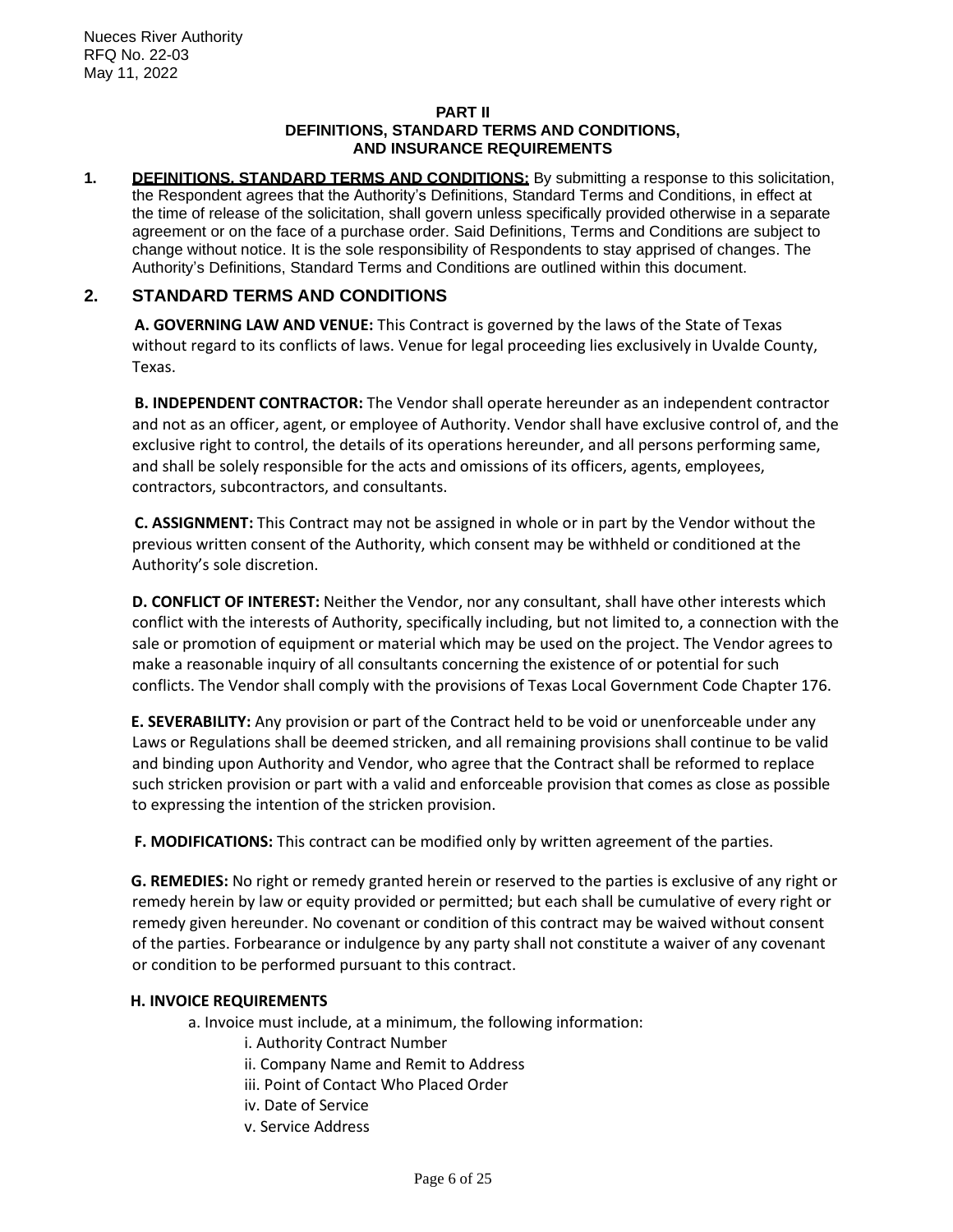Nueces River Authority RFQ No. 22-03 May 11, 2022

b. Invoices shall be submitted to:

 Nueces River Authority Finance Department

539 S. Hwy 83

Uvalde, Texas 76801

c. No payment will be made for goods ordered or services performed without a proper order authorization.

d. Payment shall not be made until the materials, goods, or services have been received, inspected, and accepted by the Authority in the quality and quantity ordered.

e. Invoices resulting from scheduled goods or services shall be received no less than thirty (30) days apart.

f. When applicable, invoices shall be compiled per the purchase order number in a thirty (30) day cycle.

g. At no time shall an invoice reflect multiple purchase order numbers. Such invoice(s) will be considered incorrect and will not be processed until corrected.

h. The Authority will:

i. Not accept an incorrect invoice.

ii. Incur no penalty for late payment if payment is made in thirty (30) days or less from receipt of goods/services and/or a correct/accurate invoice, whichever is later in accordance with the Texas Prompt Payment Act.

iii. Dismiss invoices lacking an authorized Purchase Order number and/or Service Agreement number, as such invoice will be considered as incorrect.

iv. Not accept invoices from a Vendor who does not have current Vendor Information Form and insurance certificates on file with the Authority.

**I. PAYMENT TERMS:** All payment terms shall be Net 30, and payments shall be made on approved invoices in accordance with Texas Government Code Chapter 2251.

**J. TAXES:** The Authority generally qualifies as a tax-exempt agency as defined by the statutes of the State of Texas and is usually not subject to any city or state sales or use taxes. Vendor assumes responsibility for including any applicable sales taxes in the bid price. Vendor affirms that the Bid Price includes all applicable sales and/or use taxes. Further, Vendor shall include on each invoice submitted hereunder (i) the amount of any applicable sales and/or use tax and (ii) a statement on said invoice verifying that the amount submitted for payment includes the stated and applicable sales and/or use tax. Vendor hereby agrees to provide the Owner copies of any audits by the State of Texas Comptroller of Vendor's payment of sales taxes applicable to transactions under this Contract. Further, Vendor, in consideration of the rights, duties and obligations contained herein, hereby waives confidentiality of audits conducted by the State of Texas Comptroller pertaining to transactions under this Contract and authorizes the State of Texas Comptroller, upon request of the Owner, to release to the Owner copies of Vendor's audits pertaining to transactions under this Contract. IN ADDITION TO OTHER INDEMNITIES CONTAINED HEREIN, VENDOR SHALL INDEMNIFY, RELEASE AND HOLD HARMLESS THE OWNER FROM ALL COST, LOSS OR EXPENSE ARISING FROM VENDOR'S FAILURE TO (I) INCLUDE THE SALES AND/OR USE TAXES IN THE STATED BID PRICE, (II) SEPARATELY STATE THE SALES AND/OR USE TAXES ON INVOICES, AND/OR (III) PROVIDE WRITTEN VERIFICATION ON INVOICES THAT THE SALES TAX IS INCLUDED IN THE BID PRICE.

**K. FUNDING:** The Authority's fiscal year starts on September 1st and ends on August 31<sup>st</sup>. Vendor recognizes that the continuation of any contract after the close of any given fiscal year will be subject to the Authority approval. Should the funding not be approved, this contract will terminate and become null and void.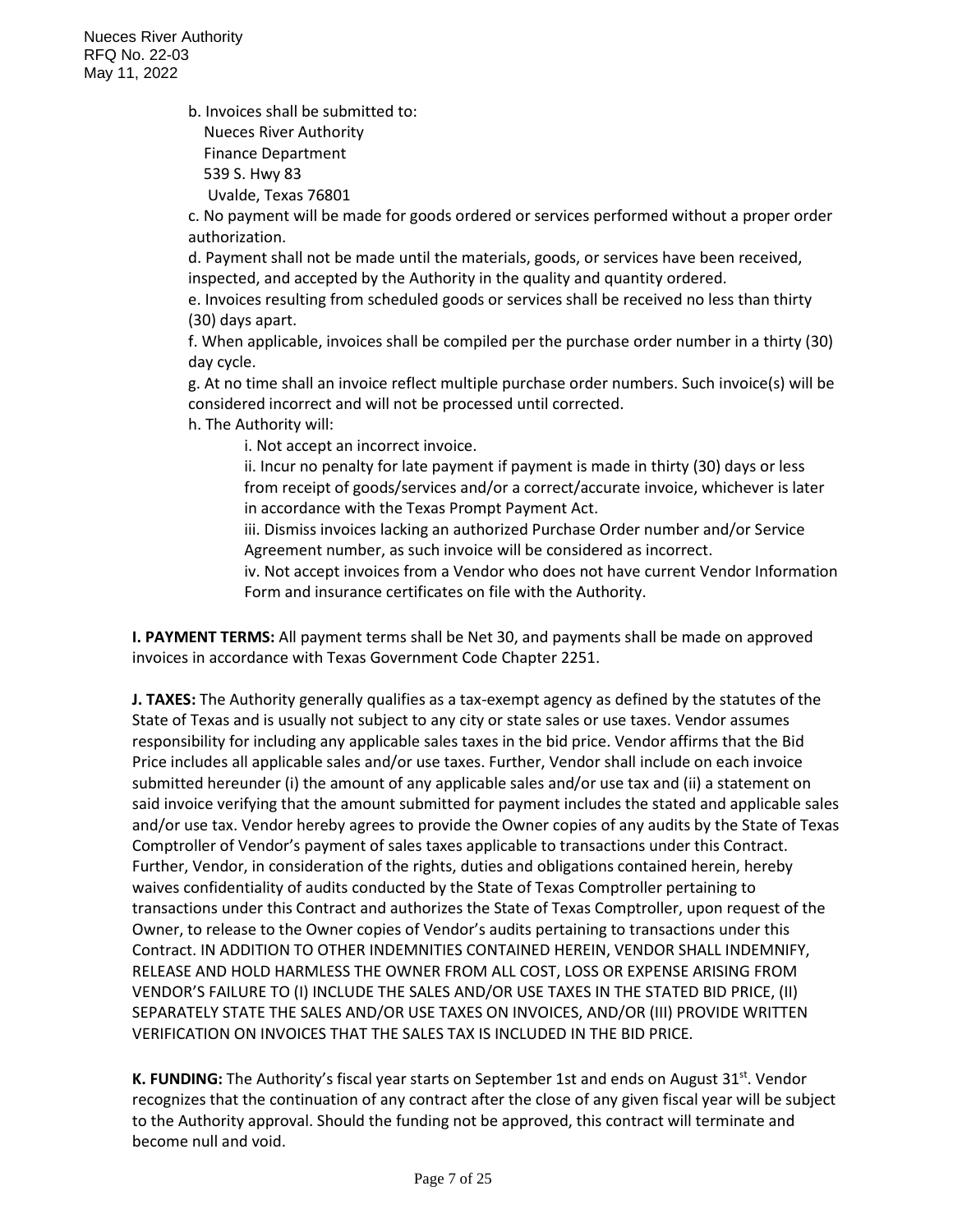**L. VENDOR TO PACKAGE GOODS:** This section does not apply to this project.

## **M. SERVICE LOCATIONS:** Varies

**N. TITLE AND RISK OF LOSS:** The title and risk of loss of goods shall not pass to the Authority until the Authority actually receives and takes possession of the goods at the point(s) of delivery, and after inspection and acceptance of goods.

**O. FORCE MAJEURE:** Vendor shall not be liable for delay in delivery or performance when such delay is due to factors beyond its control, including but not limited to, explosions, governmental regulations, court orders or decrees, or acts of nature such as flood, wind, earthquake, tornado, or hurricane. If the Vendor is unable to perform any of its obligations as a result of force majeure, Vendor shall immediately give written notice to the Authority of the date of inception of the force majeure condition and the extent to which it will affect performance.

**P. RIGHT OF INSPECTION:** Authority shall have the right to inspect the goods upon delivery before accepting them. Vendor shall be responsible for all charges for the return to Vendor of any goods rejected as being nonconforming under the specifications.

**Q. RIGHT TO AUDIT:** Vendor agrees that the Authority shall, until the expiration of three (3) years after final payment under this Contract, have access to and the right to examine any directly pertinent books, documents, papers, and records of the Vendor involving transactions relating to this Contract. Vendor agrees that the Authority shall have access, during normal working hours, to all necessary vendor facilities, and shall be provided adequate and appropriate workspace, in order to conduct audits in compliance with the provisions of this section. The Authority shall give Vendor reasonable advance notice of intended audits.

**R. WARRANTY SERVICE CLAUSE:** Under the terms of the warranties which arise from these Contract Documents and/or by the terms of any applicable special warranties required by the Contract Documents if any of the work in accordance with this Contract is found to not be in accordance with the requirements of the Contract Documents, the Vendor shall correct such work promptly after receipt of written notice from the Authority or the architect, engineer or other. This obligation shall survive acceptance of the work under the Contract and termination of the Contract. In order to facilitate a prompt response, Vendor agrees to provide for warranty service to the extent practical, from local businesses, including goods and services, when such goods and services are comparable in availability, quality, and price. If Vendor fails within a reasonable time after written notice to correct defective work or to remove and replace rejected work, or if Vendor fails to perform the work in accordance with the Contract Documents, or if Vendor fails to comply with any provision in the Contract Documents, either the Authority or its designee may, after seven (7) days written notice to Vendor, correct and remedy any such deficiency at the Vendor's expense.

**S. OWNERSHIP OF WORK PRODUCT:** Vendor agrees that any and all analyses, evaluations, reports, memoranda, letters, ideas, processes, methods, programs, and manuals that were developed, prepared, conceived, made, or suggested by the Vendor for the Authority pursuant to a Work Order, including all such developments as are originated or conceived during the term of the Contract and that are completed or reduced to writing thereafter are Work Product (the "Work Product") and Vendor acknowledges that such Work Product may be considered "work(s) made for hire" and will be and remain the exclusive property of the Authority. To the extent that the Work Product, under applicable law, may not be considered work(s) made for hire, Vendor hereby agrees that this Contract effectively transfers, grants, conveys, and assigns exclusively to the Authority, all rights, title, and ownership interests, including copyright, which Vendor may have in any Work Product or any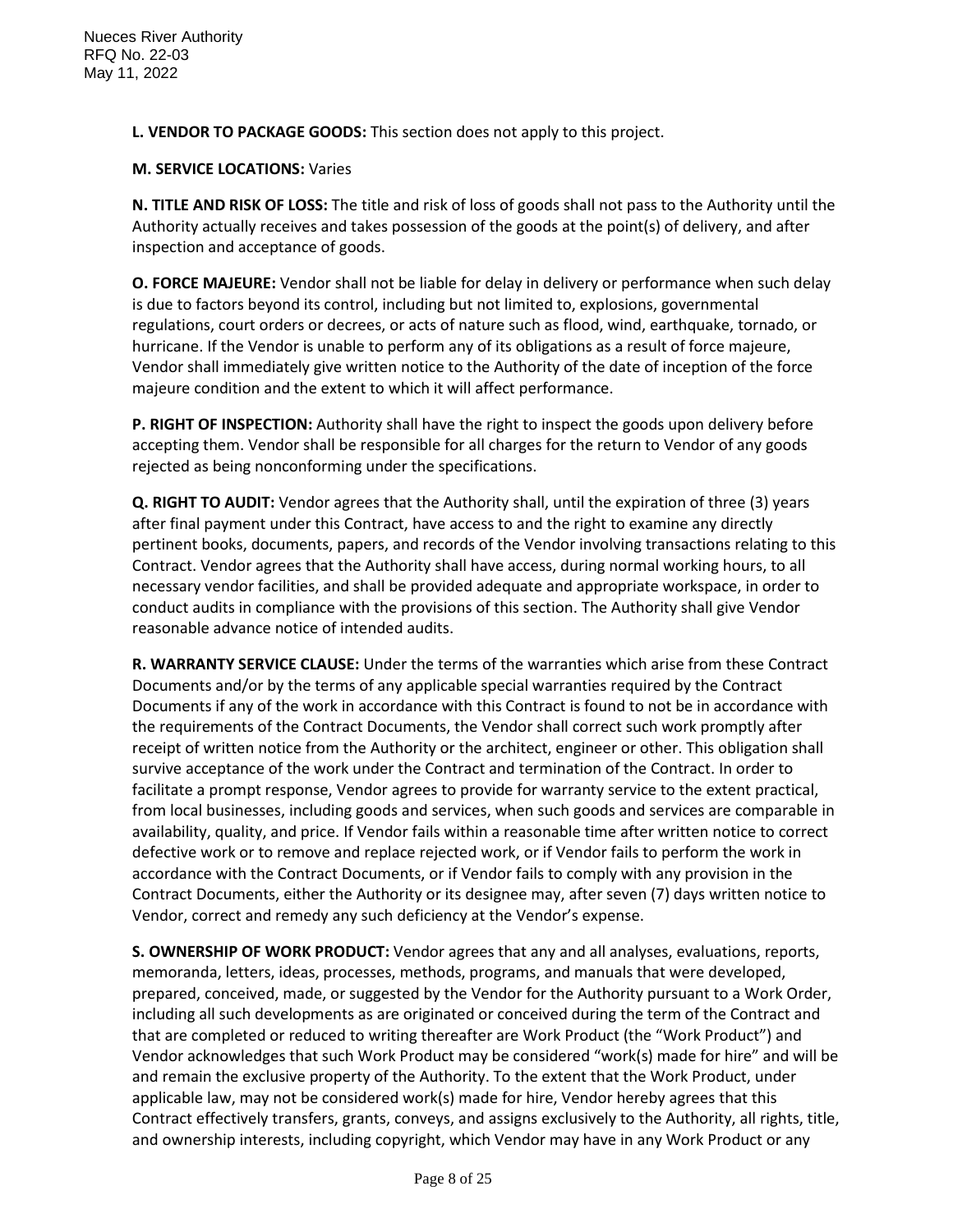tangible media embodying such Work Product, without the necessity of any further consideration, and the Authority shall be entitled to obtain and hold in its own name, all Intellectual Property rights in and to the Work Product. Vendor for itself and on behalf of its vendors hereby waives any property interest in such Work Product.

**T. INDEMNIFICATION:** WITHOUT LIMITING IN ANY WAY ANY OTHER RIGHTS OF THE PARTIES, VENDOR FURTHER AGREES TO THE GREATEST EXTENT PERMITTED BY LAW TO INDEMNIFY AND HOLD HARMLESS THE AUTHORITY AND ITS OFFICERS, DIRECTORS, EMPLOYEES, REPRESENTATIVES, AGENTS, ATTORNEYS, CONTRACTORS, SUBCONTRACTORS AND RELATED PARTIES (THE "AUTHORITY INDEMNIFIED PARTIES") FROM AND AGAINST ALL CLAIMS, COSTS, LOSSES, DAMAGES AND EXPENSE (INCLUDING BUT NOT LIMITED TO ALL FEES AND CHARGES OF ENGINEERS, ARCHITECTS, ATTORNEYS, AND OTHER PROFESSIONALS AND ALL COURT OR ARBITRATION OR OTHER DISPUTE RESOLUTION COSTS) ARISING OUT OF OR RELATING TO THE PERFORMANCE OF THE SERVICES, BODILY INJURY, DEATH, OR DESTRUCTION OF TANGIBLE PROPERTY TO THE EXTENT CAUSED BY ANY ACT OR OMISSION OF VENDOR, ANY SUBCONTRACTOR, ANY SUPPLIER, OR ANY INDIVIDUAL OR ENTITY DIRECTLY OR INDIRECTLY EMPLOYED OR RETAINED BY ANY OF THEM, OR ANYONE FOR WHOSE ACTS THEY MAY BE LIABLE, REGARDLESS OF WHETHER SUCH CLAIM, COST, LOSS, DAMAGE OR EXPENSE IS ALLEGED TO BE CAUSED IN PART BY AN AUTHORITY INDEMNIFIED PARTY HEREUNDER, SUBJECT TO THE AUTHORITY'S DEFENSES AND LIABILITY LIMITS UNDER THE TEXAS TORT CLAIMS ACT. NOTHING HEREIN SHALL BE CONSTRUED TO REQUIRE VENDOR TO INDEMNIFY AN AUTHORITY INDEMNIFIED PARTY AGAINST A CLAIM, COST, LOSS, DAMAGE OR EXPENSE CAUSED BY THE (I) NEGLIGENCE OR FAULT, (II) BREACH OR VIOLATION OF A STATUTE, ORDINANCE, GOVERNMENTAL REGULATION, STANDARD OR RULE, OR (III) THE BREACH OF CONTRACT BY AN AUTHORITY INDEMNIFIED PARTY. PROVIDED FURTHER HOWEVER, AND IN ADDITION TO THE ABOVE, VENDOR INDEMNIFIES EACH OF THE AUTHORITY INDEMNIFIED PARTIES AGAINST CLAIMS FOR THE BODILY INJURY OR DEATH OF AN EMPLOYEE OF THE VENDOR, ITS AGENTS, OR SUBCONTRACTORS OF ANY TIER EVEN IF CAUSED BY THE SOLE OR CONCURRENT NEGLIGENCE OF AN AUTHORITY INDEMNIFIED PARTY.

**U. CONTRACT TERM:** This Contract, if a contract is awarded, shall be for a period from Notice to Proceed date to August 31, 2023. The Authority shall have the option to renew for up to four (4) additional one (1) year periods. Prices bid must be valid for the first full year of the contract and any request for price adjustment for the subsequent years must be received in writing by the Authority's Executive Director no less than ninety (90) days prior to the commencement of each period. The amount of any price adjustment requested, as well as the Authority's experience with the Vendor's service for the year ending, will be used in the Authority's determination as to whether or not any price adjustment will be authorized. Failure of the Authority and Vendor to agree to any such price adjustments shall result in termination of the Contract as of the last day of the current contract year. Any such termination shall be without penalty to the Authority. Work in progress shall be completed at the previous agreed pricing.

**V. TERMINATION FOR DEFAULT:** The Authority reserves the right to terminate the Contract without prior notice in the event the Vendor defaults or breaches any of the terms and conditions of this Contract. In the event of termination, the Authority reserves the right to complete the work or services in any manner it deems desirable, including engaging the services of other parties. Any such act by the Authority shall not be deemed a waiver of any other right or remedy of Authority. If after exercising any such remedy, the cost to the Authority of the performance of the balance of the work or services is in excess of that part of the contract sum, which has not therefore been paid to the Vendor hereunder, Vendor shall be liable for and shall reimburse the Authority for such excess and liquidated damages, if any.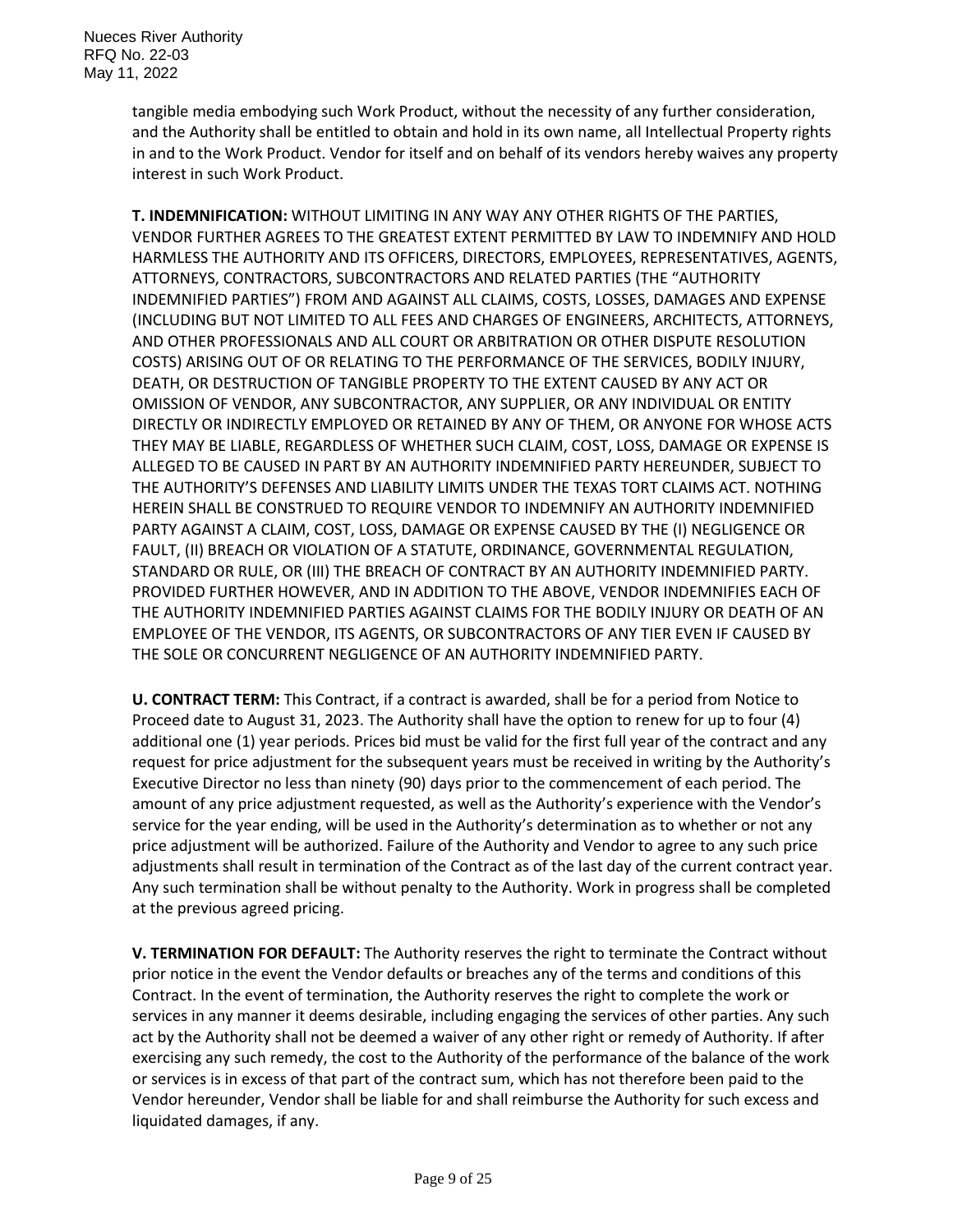**W. TERMINATION WITHOUT CAUSE:** The Authority shall have the right to terminate the Contract, in whole or in part, without cause at any time upon thirty (30) days prior written notice. Upon receipt of a notice of termination, the Vendor shall promptly cease placing orders and all further work pursuant to the Contract, with such exceptions, if any, specified in the notice of termination. The Authority shall pay the Vendor, to the extent funds are appropriated or otherwise legally available for such purposes, for all goods delivered and services performed, and obligations incurred prior to the date of termination in accordance with the terms hereof, less liquidated damages, if any.

**X. NO THIRD-PARTY BENEFICIARY:** For purposes of this Contract, including its intended operation and effect, the parties to this Contract specifically agree that: (1) the Contract only affects matters/disputes between the parties to this Contract, and is in no way intended by the parties to benefit or otherwise affect any third person or entity, notwithstanding the fact that such third person or entity may be in a contractual relationship with Authority or Vendor or both; and (2) the terms of this Contract are not intended to release, either by contract or operation of law, any third person or entity from obligations owing by them to either Authority or Vendor.

**Y. BANKRUPTCY OR INSOLVENCY:** If the Vendor shall file a petition in bankruptcy, or if the same shall be adjudged bankrupt or insolvent by any Court, or if a receiver of the property of the Vendor shall be appointed in any proceeding brought by or against the bidder's creditors, or proceedings shall be commenced on or against the Vendor's operations of the premises, the Authority reserves the right to terminate this Contract immediately.

**Z. ORDER PLACEMENT:** Requests for goods and services will be on an as-needed basis by authorized Authority employees only. The Authority will supply the Vendor with the names of personnel authorized to place orders. The Authority shall place written orders or electronically via email in the form of a purchase order or Notice to Proceed which will include a purchase order number.

**AA. MISCONDUCT:** The Authority is committed to maintaining an alcohol, drug, tobacco, and firearm free workplace. Possession or use of firearms, or possession, use of, or being under the influence of alcohol or controlled substances by Vendor's employees or subcontractors' employees while in the performance of any service(s) or delivery of goods to the Authority is strictly prohibited. Violation of this requirement may constitute grounds for immediate cancellation of the Contract. The Authority reserves the sole right to determine whether this clause is violated, which may be grounds for immediate termination.

**BB. COMPLIANCE WITH LAWS:** Vendor agrees to give all notices and comply with all federal, state, and local laws, statutes, ordinances, safety codes, rules, and regulations (collectively "Laws and Regulations") in any matter bearing on the performances of the services specified herein. This contract and the rights and obligations of the parties hereto shall be interpreted, construed, and enforced in accordance with the laws of the State of Texas.

## **CC. INSURANCE**

a. Insurance Vendor shall maintain insurance in the minimum coverage amounts set forth herein. At least two (2) weeks prior to the commencement of service and renewals thereafter during the term of agreement, the successful bidder shall furnish a completed insurance certificate to the Authority at 539 S. Hwy 83, Uvalde, Texas 78801, which shall be completed by an agent authorized to bind the name underwriter(s) to the coverages, limits, and termination provisions shown thereon, and which shall furnish and contain all required information referenced or indicated thereon. The Authority shall have no duty to pay or perform under this Contract until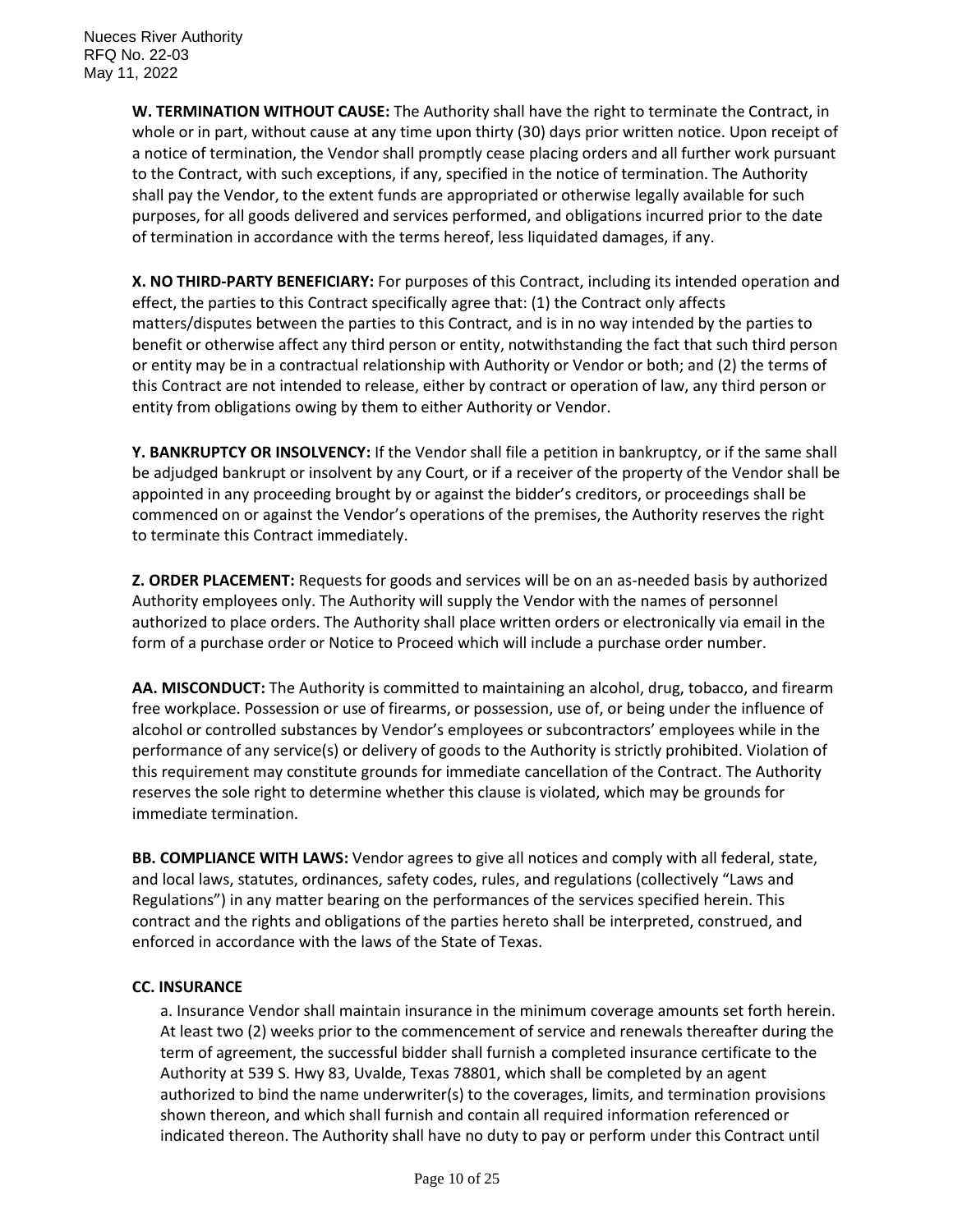such certificate has been delivered to the Executive Director. The Authority reserves the right to review insurance requirements of this section during the effective period of the Contract and to adjust insurance coverages and their limits when deemed necessary and prudent by the Authority's Executive Director upon changes in statutory law, court decisions, or the claims history of the industry as well as the successful bidder.

b. Insurance companies providing insurance required by Contract Documents shall have a minimum rating of A FSC of Class VIII according to A.M. Best Company.

Coverages General Liability - \$1,000,000/per occurrence, \$2,000,000/general aggregate Auto Liability - \$1,000,000

Worker's Compensation – Statutory Limits

Professional Liability Insurance(Errors and Omissions) \$1,000.000 Per Claim If claim made policy, retro date must be prior to inception of agreement, have three-year reporting period provisions and identify any limitations regarding who is insured.

Except for the Workers Compensation and Professional Liability policies, the Authority will be named as an additional insured on each such policy of insurance. Vendor hereby waives any and all rights of subrogation by, though, or under it against the Authority or any related party by any insurance carrier or other third person.

c. Certificates of insurance shall list Nueces River Authority as the Certificate Holder with the address 539 S. Hwy 83, Uvalde, Texas 78801. Certificates of insurance shall contain in the "Descriptions of Operations/Locations" field a Project Name or description of the Work, as specified by the Authority, and must be received no later than ten (10) days after the notice of award of contract. Certificates of insurance must specify the Contract, the start and end date, must be on a standard Accord form and must be submitted electronically. By signing this Contract or providing or causing to be provided a certificate of coverage, the person signing this Contract is representing to the Authority that all employees of the person signing this Contract who will provide services on the project will be covered by workers' compensation coverage for the duration of the project, that the coverage will be based on proper reporting of classification codes and payroll amounts, and that all coverage agreements will be filed with the appropriate insurance carrier or, in the case of a self-insured, with the commission's Division of Self-Insurance Regulation. Providing false or misleading information may subject the bidder to administrative penalties, criminal penalties, civil penalties, or other civil actions.

d. Texas Administrative Code Title 28 Section 110.110(c)(7) requires the following language to be contained in certain building and construction bid specifications and contracts: "Workers Compensation Insurance Coverage –

1. Definitions: Certificate of coverage ("certificate") – A copy of a certificate of insurance, a certificate of authority to self-insure issued by the commission, or a coverage agreement (TWCC81, TWCC-82, TWCC-83, or TWCC-84), showing statutory workers' compensation insurance coverage for the person's or entity's employees providing services on a project for the duration of the project. Duration of the project – Includes the time from the beginning of the work on the project until the contractor's/person's work on the project has been completed and accepted by the governmental entity. Persons providing services on the project ("subcontractor" in 406.096) – Includes all persons or entities performing all or part of the services the contractor has undertaken to perform on the project, regardless of whether that person contracted directly with the contractor and regardless of whether that person has employees. This includes, without limitation, independent contractors, subcontractors, leasing companies, motor carriers, owner-operators, employees of any such entity, or employees of any entity which furnishes persons to provide services on the project. "Services" include, without limitation, providing, hauling, or delivering equipment or materials, or providing labor, transportation, or other service related to a project. "Services"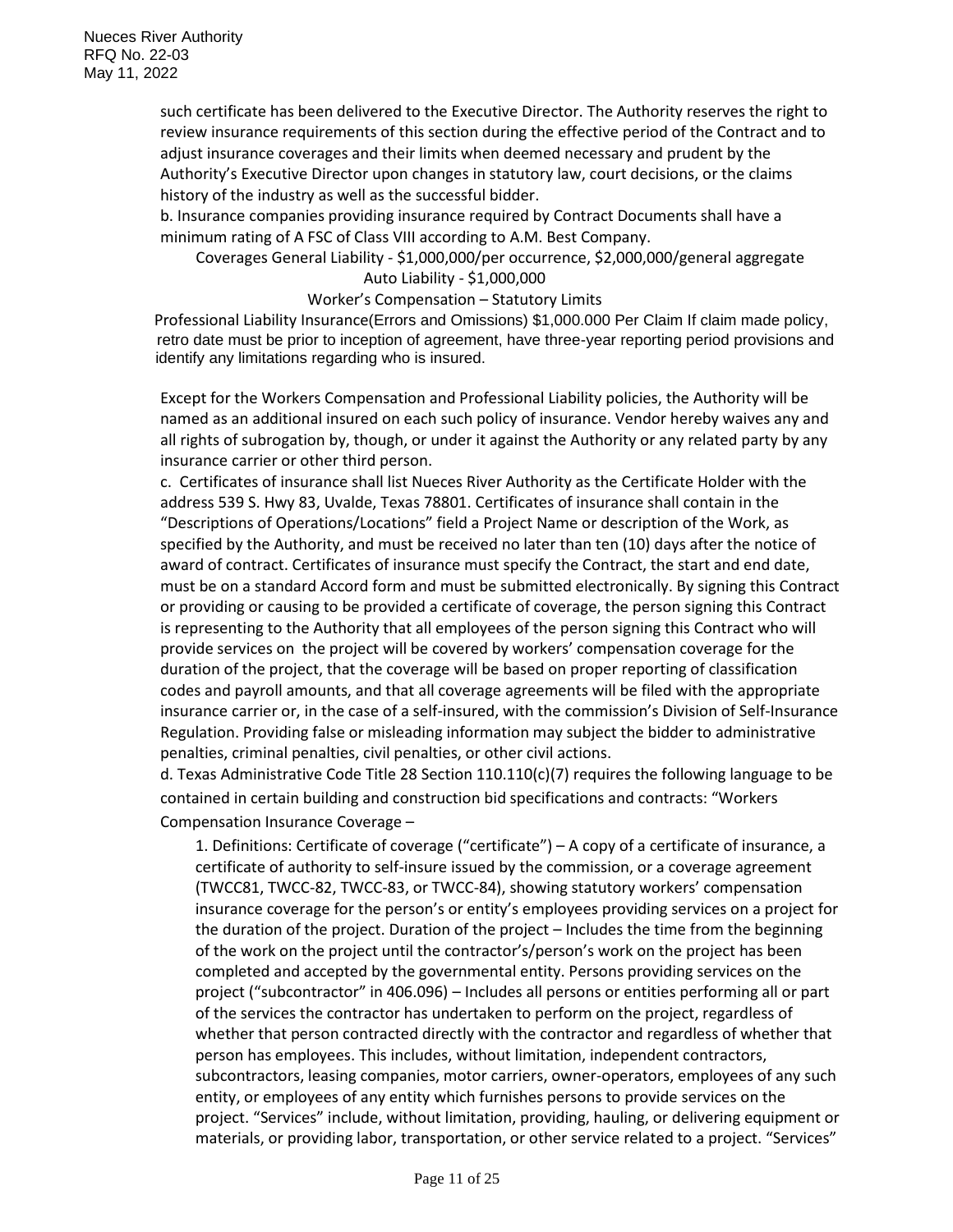does not include activities unrelated to the project, such as food/beverage vendors, office supply deliveries, and delivery of portable toilets.

e. The contractor shall provide coverage, based on proper reporting of classification codes and payroll amounts and filing of any coverage agreements, which meets the statutory requirements of Texas Labor Code, Section 401.011(44) for all employees of the contractor providing services on the project, for the duration of the project.

f. The contractor must provide a certificate of coverage to the governmental entity prior to being awarded the contract.

g. If the coverage period shown on the contractor's current certificate of coverage ends during the duration of the project, the contractor must, prior to the end of the coverage period, file a new certificate of coverage with the governmental entity showing that coverage has been extended.

h. The contractor shall obtain from each person providing services on a project, and provide to the governmental entity:

(1) A certificate of coverage, prior to that person beginning work on the project, so the governmental entity will have on file certificates of coverage showing coverage for all persons providing services on the project; and

(2) No later than seven days after receipt by the contractor, a new certificate of coverage showing extension of coverage if the coverage period shown on the current certificate of coverage ends during the duration of the project.

i. The contractor shall retain all required certificates of coverage for the duration of the project and for one year thereafter.

j. The contractor shall notify the governmental entity in writing by certified mail or personal delivery, within 10 days after the contractor knew or should have known, of any change that materially affects the provision of coverage of any person providing services on the project. k. The contractor shall post on each project site a notice, in the text, form and manner prescribed by the Texas Workers' Compensation Commission, informing all persons providing services on the project that they are required to be covered, and stating how a person may verify coverage and report lack of coverage.

l. The contractor shall contractually require each person with whom it contracts to provide services on a project, to:

(1) Provide coverage, based on proper reporting of classification codes and payroll amounts and filing of any coverage agreements, which meets the statutory requirements of Texas Labor Code, Section 401.011(44) for all its employees' providing services on the project, for the duration of the project;

(2) Provide to the contractor, prior to that person beginning work on the project, a certificate of coverage showing that coverage is being provided for all employees of the person providing services on the project, for the duration of the project;

(3) Provide the contractor, prior to the end of the coverage period, a new certificate of coverage showing extension of coverage if the coverage period shown on the current certificate of coverage ends during the duration of the project;

(4) Obtain from each other person with whom it contracts, and provide to the contractor: (a) A certificate of coverage, prior to the other person beginning work on the project; and

(b) A new certificate of coverage showing extension of coverage, prior to the end of the coverage period if the coverage period shown on the current certificate of coverage ends during the duration of the project;

(5) Retain all required certificates of coverage on file for the duration of the project and for one year thereafter;

(6) Notify the governmental entity in writing by certified mail or personal delivery, within 10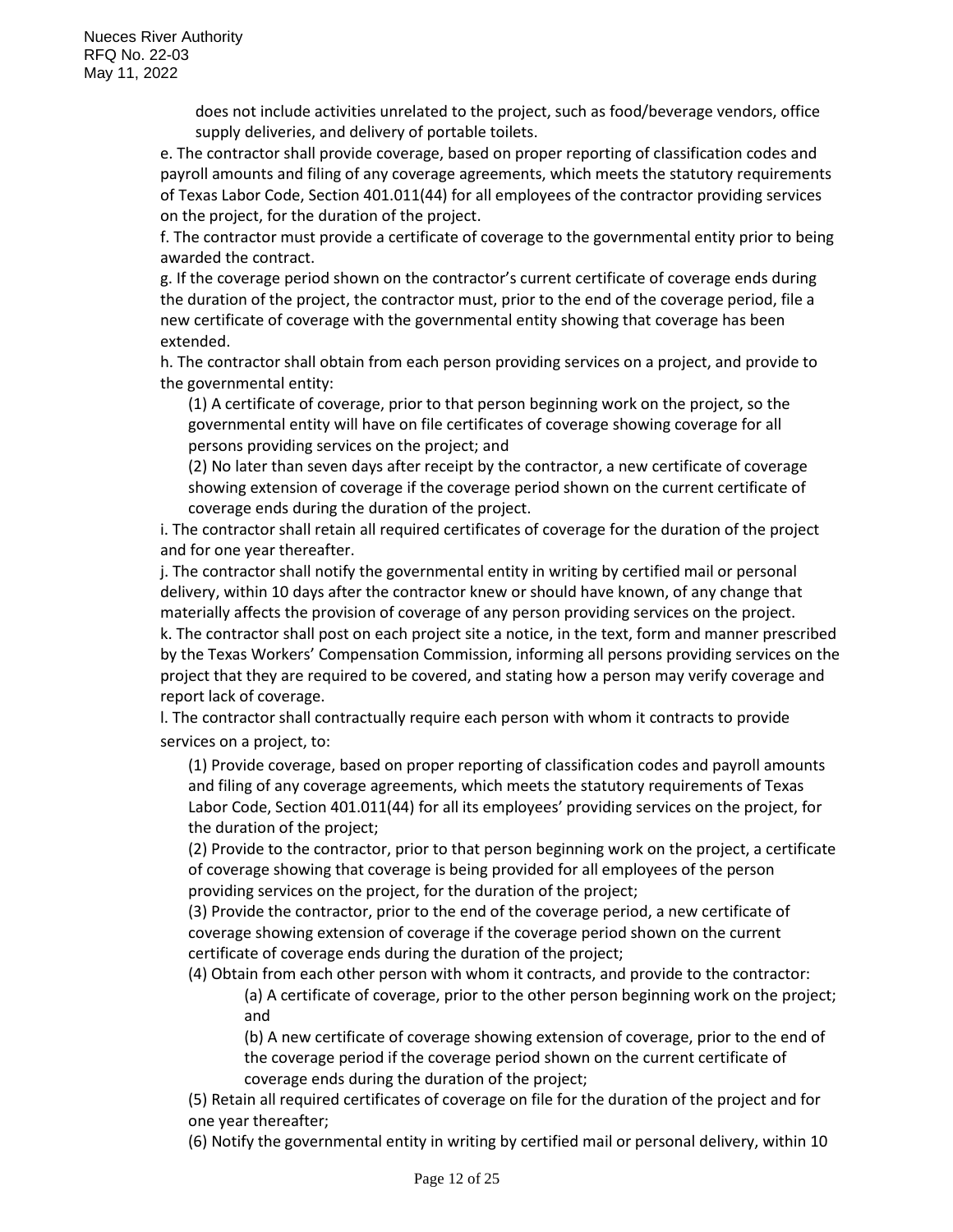days after the person knew or should have known, of any change that materially affects the provision of coverage of any person providing services on the project; and (7) Contractually require each person with whom it contracts, to perform as required by paragraphs (1) - (7), with the certificates of coverage to be provided to the person for whom they are providing services.

m. By signing this contract or providing or causing to be provided a certificate of coverage, the contractor is representing to the governmental entity that all employees of the contractor who will provide services on the project will be covered by workers' compensation coverage for the duration of the project, that the coverage will be based on proper reporting of classification codes and payroll amounts, and that all coverage agreements will be filed with the appropriate insurance carrier or, in the case of a self-insured, with the commission's Division of Self-Insurance Regulation. Providing false or misleading information may subject the contractor to administrative penalties, criminal penalties, civil penalties, or other civil actions. n. The contractor's failure to comply with any of these provisions is a breach of contract by the contractor which entitles the governmental entity to declare the contract void if the contractor does not remedy the breach within ten days after receipt of notice of breach from the governmental entity."

**DD. BACKGROUND CHECK:** In addition, upon request of the Authority, Vendor shall perform background checks on all employees responsible for performing work related to this project. Background checks shall be at the expense of the Authority and shall be performed by a qualified vendor approved by the Authority. In the event a background check discloses information that the Authority, at its sole discretion, deems unsatisfactory, Vendor agrees to immediately cease using said employee or subcontractor on work related to this project.

**EE. STANDARD OF PERFORMANCE:** Vendor agrees to provide the services in a good, professional, and workmanlike manner, recognizing that time is of the essence to the services. Vendor agrees to file all necessary registrations and reports with all applicable regulatory authorities which may be required in the course of providing services. Vendor further agrees to provide services in a manner which complies with all applicable Laws and Regulations. The Authority agrees to cooperate with Vendor by providing information in its possession, staff access, and such other and further resources reasonably available to it as may be necessary to facilitate the timely and proper rendition of services.

**FF. NO WAIVER OF SOVEREIGN IMMUNITY:** Nothing in this Agreement shall be deemed or construed to waive the Authority's sovereign immunity or otherwise invalidate its immunity from suit and/or liability.

**GG. CONFLICTS:** In the event of a conflict between these Nueces River Authority Standard Terms and Conditions, and the terms of any Vendor issued terms, conditions, purchase orders, scope of work, or other vendor issued documents, the terms of this Nueces River Authority Standard Terms

# **3. INSURANCE:**

A. Vendor must not commence work under this agreement until all required insurance has been obtained and such insurance has been approved by the Authority. Vendor must not allow any subcontractor to commence work until all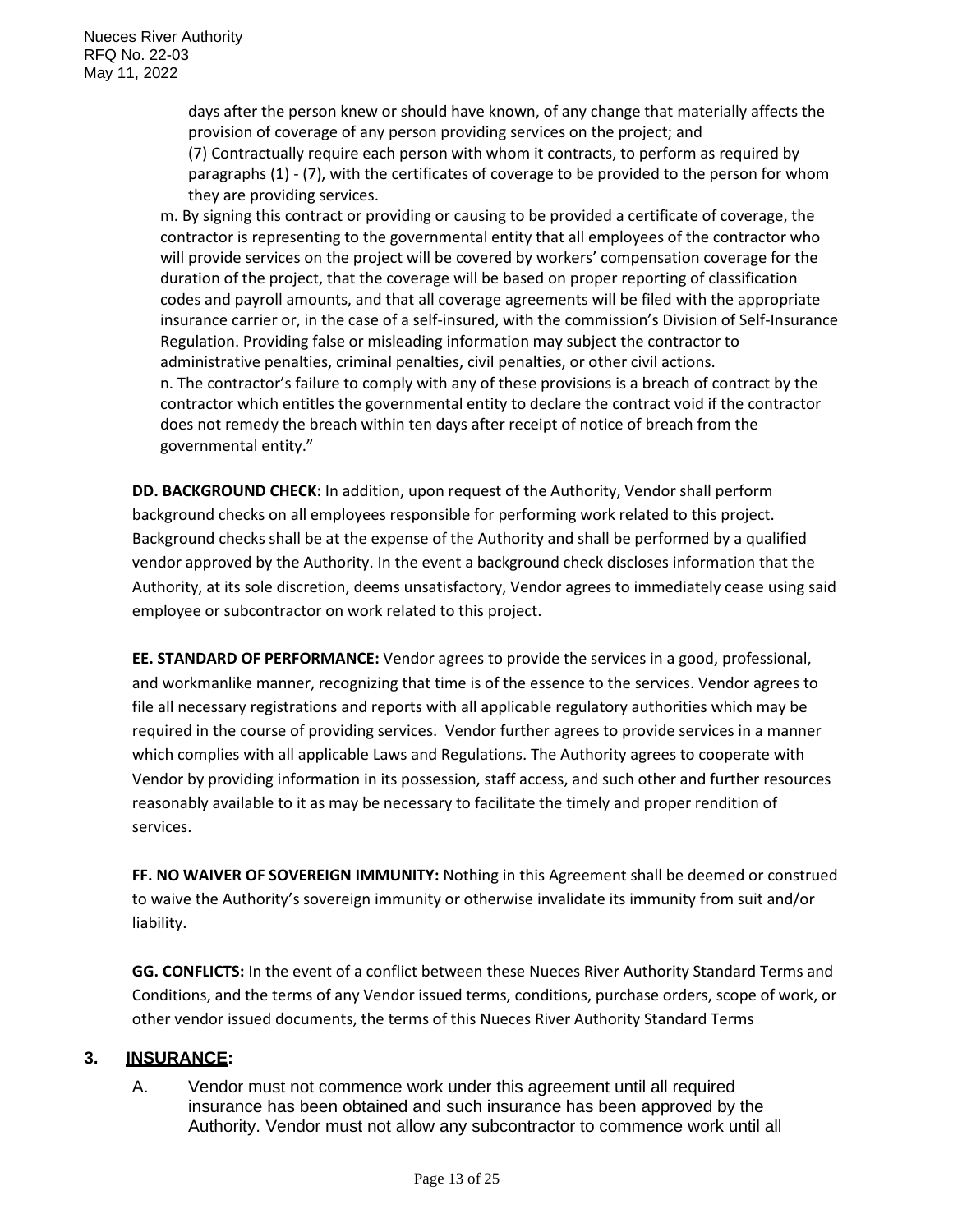similar insurance required of any subcontractor has been obtained.

- B. A 30-written day notice of cancellation is required on all certificates or by applicable policy endorsements.
	- 1. In the event of an occurrence of any kind related to this agreement, Vendor must furnish the Authority with copies of all reports of any the occurrence within 10 days of occurrence.
	- 2. It is agreed that Vendor's insurance shall be deemed primary and noncontributory with respect to any insurance or self-insurance carried by the Authority for liability arising out of operations under this agreement.
	- 3. It is understood and agreed that the insurance required is in addition to and separate from any other obligation contained in this agreement.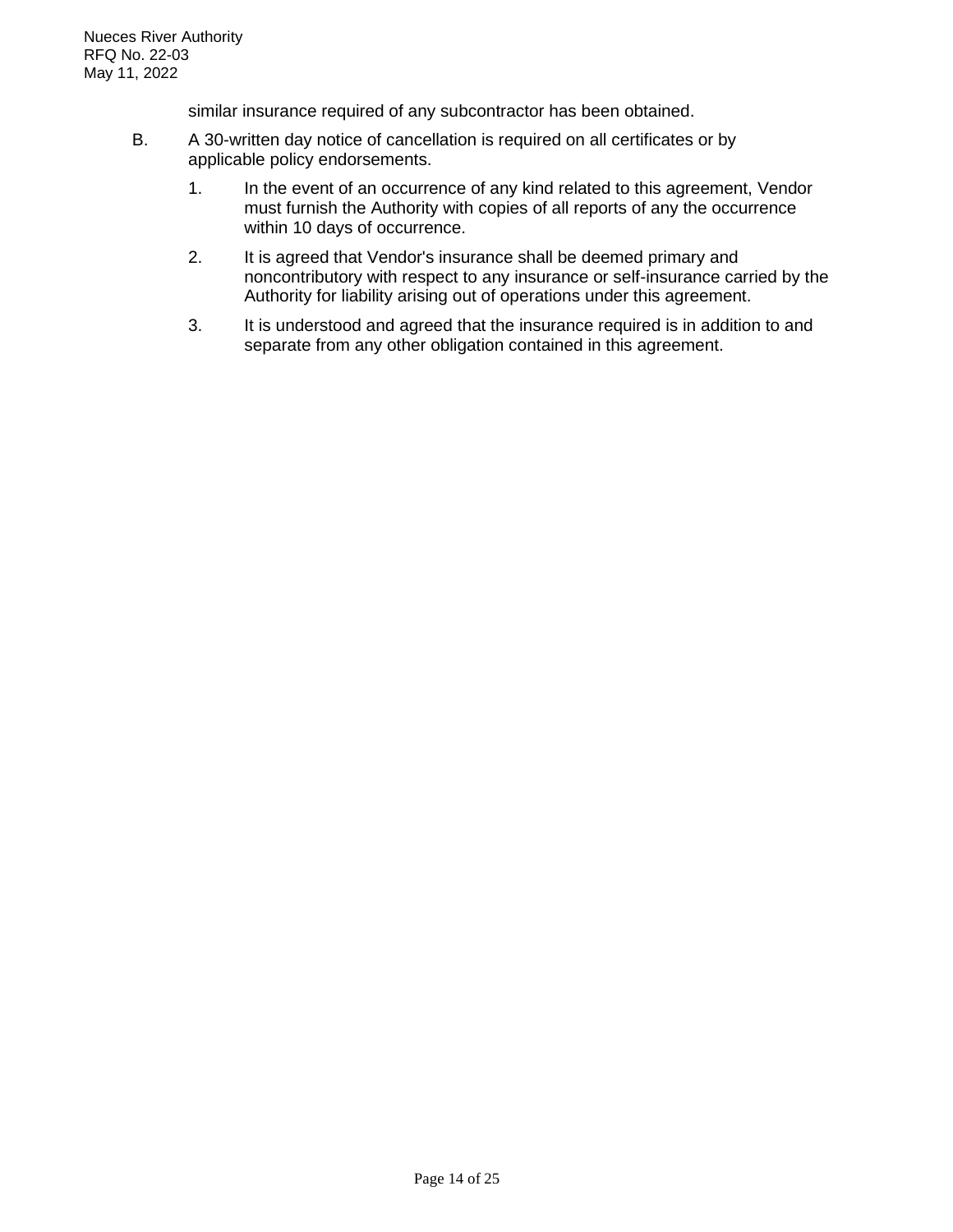#### **PART III SUPPLEMENTAL TERMS AND CONDITIONS**

- **1. AGREEMENT TERM**: The terms of the awarded agreement shall include but not be limited to the following:
	- A. The term of the Agreement shall begin from date of award and shall remain in full force until the project is complete and approved by the Authority.
	- B. Upon expiration of the contract term, the Inspector agrees to hold over under the terms and conditions of this agreement for such a period as is reasonably necessary for any warranty issues for the completed project.
- **2. PROPONENT**: Request for Qualifications (this "RFQ") the term "proponent" means either a single company or a team of companies that submit a response to this RFQ.
- **3. INSPECTOR**: Request for Qualifications (this "RFQ") the term "Inspector" means either a single company or a team of companies that submit a response to this RFQ and are successful awardees. The Inspector must have a Licensed Engineer registered in the State of Texas with relevant experience and success in project delivery for similar municipal and governmental agencies.
- **4. RESPONDENT QUALIFICATIONS**: The Authority has established the following minimum qualifications. Respondents who do not meet the minimum qualifications will not be considered for award. The Respondent shall:
	- A. Be firms, corporations, individuals, or partnerships normally engaged in providing Inspection services as specified herein and have adequate organization, facilities, equipment, financial capability, and personnel to ensure prompt and efficient service to the Authority.
	- B. Be domiciled in or have a home office inside the United States. Respondents domiciled outside the United States, or not having a home office inside the United States will not be included for consideration in this RFQ process.
- **5. SUBCONTRACTORS**: If Subcontractors will be used the Respondent is required to complete and submit with their bid response Attachment C: Subcontractor Information Form. The Respondent shall be fully responsible to the Authority for all acts and omissions of the Subcontractors just as the Respondent is responsible for their own acts and omissions. The Respondent shall:
	- A. Require that all deliverables to be provided by the Subcontractor be provided in strict accordance with the provisions, specifications, and terms of the Contract.
	- B. Require that all Subcontractors obtain and maintain, throughout the term of their agreement, primary insurance in the type and amounts specified for the Inspector, with the Authority being named as an additional insured; and
	- C. Require that the Subcontractor indemnify and hold the Authority harmless to the same extent as the Inspector is required to indemnify the Authority.
	- D. Awarded Inspector is required to submit a list of all subcontractors for approval by the Authority prior to use of any subcontractors throughout the term of the contract.
- **6. WORKFORCE**: Successful Inspector shall:
	- A. Ensure Inspector's employees perform the services in a timely, professional, and efficient manner.
	- B. Employ all personnel for work in accordance with the requirements set forth by the United States Department of Labor. The Authority reserves the right to verify citizenship or right to work in the United States.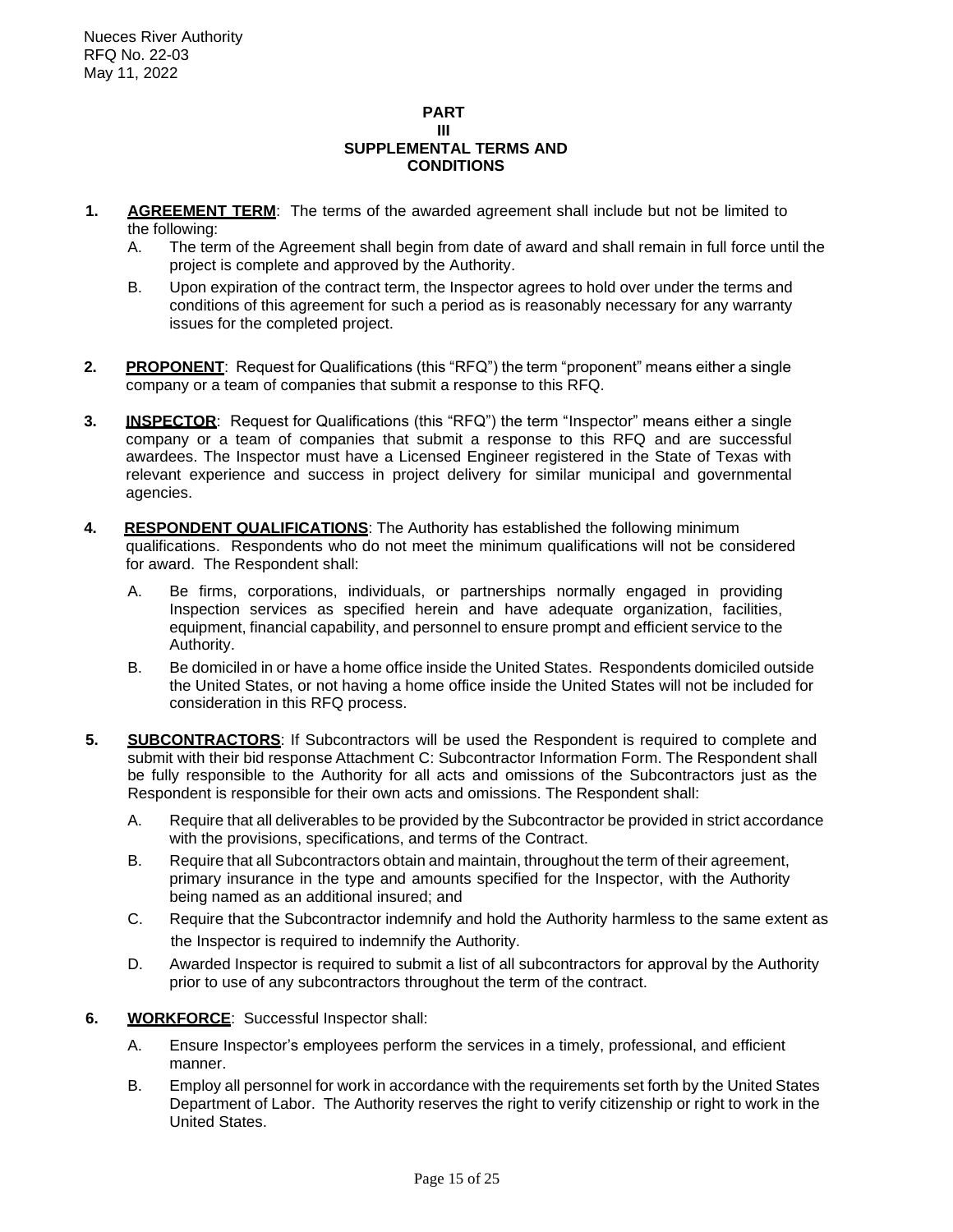- **7. PRICE INCREASE**: Contract prices for this project shall remain firm throughout the term of the contract.
- **8. ACCEPTANCE/INSPECTION**: Acceptance inspection should not take more than fifteen (15) working days. The awarded respondent will be notified within the time frame if the services delivered are not in full compliance with the contract. In the event the services are not performed to the satisfaction of the Authority the Inspector shall agree to correct services to Contract at no additional cost to the Authority. If any agreement or purchase order is cancelled for non-acceptance, the needed services may be purchased elsewhere.
- **9. PERFORMANCE REVIEW**: The Authority reserves the right to review the awarded respondents' performance anytime during the contract term.

## **10. POINT OF CONTACT / DESIGNATED REPRESENTATIVE**:

- A. **Awarded respondent's point of contact**: In order to maintain consistent standards of quality work performed across the Authority, the Authority shall be provided with a designated and identified point of contact upon award of the contract to include contact information. The Authority's designated representative shall be notified by the awarded respondent immediately should the point of contact change.
- B. The Authority's designated representative is:

**John Byrum Executive Director** Nueces River Authority **Phone: (830) 278-6810 E-mail: [jbyrum@nueces-ra.org](mailto:jbyrum@nueces-ra.org)**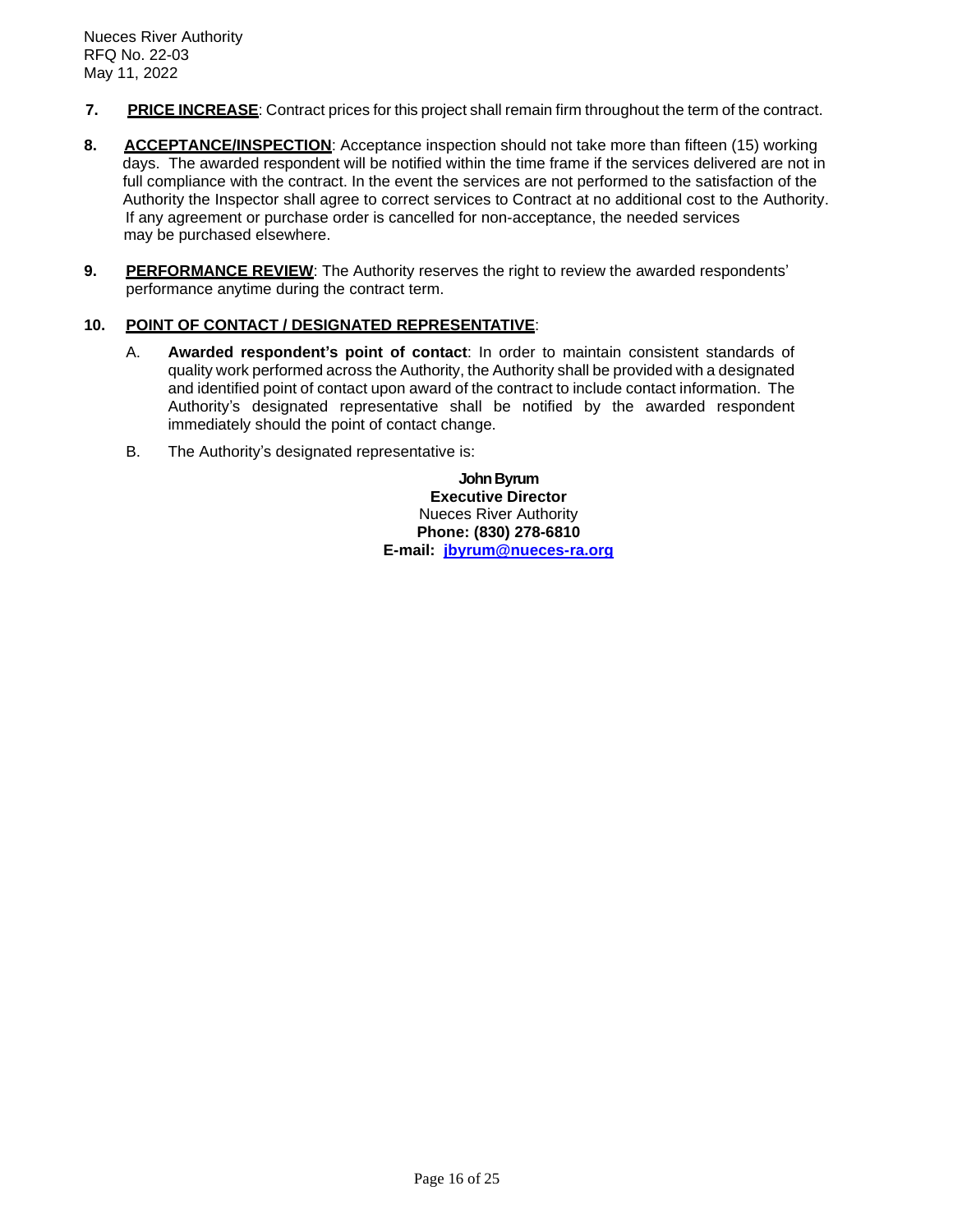## **PART IV SCOPE OF WORK**

**1. BACKGROUND**: The Nueces River Authority, Uvalde, Texas herein after "Authority," is soliciting request for qualifications to enter into an agreement with one or more qualified Individual, Firm, or Corporation, (Respondent), to provide Inspection Services, herein after referred to as "Services" for the San Patricio County District's Green Lake Outfall System and Gregory Diversion Ditch Project. All pricing structures and rates shall be negotiated and agreed upon in writing by both parties prior to execution.

The San Patricio County Drainage District has contracted with the Nueces River Authority for Grant Administrative and Project Management Services. They have received various grants and loans from the Texas Water Development Board's Flood Infrastructure Fund to improve various infrastructure within the San Patricio County's Drainage system which is vital to protect the County's investment in this system.

- **2. DESCRIPTION OF PROJECT NEED**: The Nueces River Authority has an agreement with the San Patricio Drainage District to provide Project Administration and Management services for the referenced project. The project includes the construction of the Green Lake Dam. The Authority wishes to engage one or more qualified firms to provide professional inspection services to assist the Authority with the construction inspection, and quality assurance testing of Green Lake Dam. The selected Inspection firm will be responsible for providing inspection services throughout the duration of the project.
- **3. PROJECT SCOPE**: The specifications detailed herein shall be construed as the minimum acceptable standards for the project. All exceptions or equivalencies must be clearly labeled, fully explained, or documented, and included on a separate sheet of paper with your response. The Respondent is responsible for the broad scope of services necessary to successfully complete the Project, including:
	- Coordination and work in conjunction with the Authority staff throughout the project
	- On-Site Construction Inspection
	- Coordination for Materials Testing

Respondent shall meet as requested to resolve any issues/problems that may occur. Respondent shall be responsible for providing all necessary components, including but not limited to, equipment, mechanical material, electrical material, all labor, miscellaneous materials, subcontract costs and any other parts required and/or necessary in order to provide a complete inspection of the project.

The Authority recognizes the services identified below are not exhaustive and therefore will rely upon the Inspector to identify other topics or services to include. The scope of services for the Project should include, but is not limited to, the following tasks:

#### **Inspection Services:**

During the construction phase of the Project, the Inspector will provide the following services:

- A. The Inspector will administer the construction phase services as set forth in the RFQ to successfully complete the assigned projects. The Inspector will not pursue a course of conduct that might jeopardize any of Authority's rights under those documents.
- B. The Inspector will have authority to act on behalf of Authority as provided in this Agreement and in the construction contract documents. The Inspector will be a representative but not an agent of Authority and will advise and consult with Authority and provide written progress reports and advice to Authority. The Inspector has no authority to modify contract amount or contract time.
- C. The Inspector will be responsible for forwarding Authority's instructions to the construction contractor. However, if the Inspector is unavailable in person or by telephone or email to issue instructions, or if a situation exists involving possible harm to Authority or jeopardy to life and/or property, Authority may forward instructions directly to the construction contractor. Authority will advise the Inspector of any instructions issued directly by Authority to the construction contractor.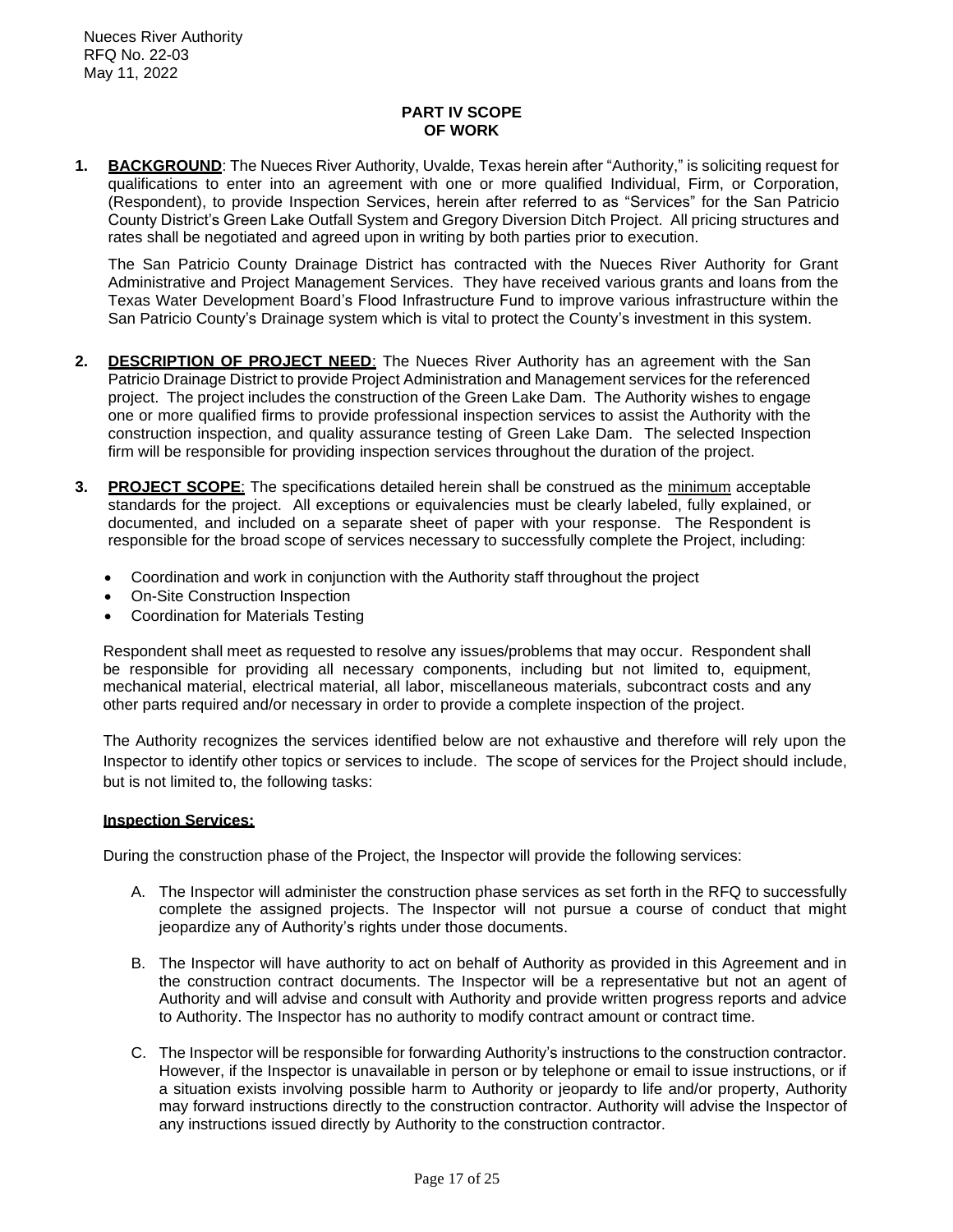Nueces River Authority RFQ No. 22-03 May 11, 2022

- D. The Inspector will make on-site inspections of the Project to ensure the progress and quality of the work, to determine if the work is proceeding in acceptable conformance with the construction contract documents, and to review the work with Authority's representatives. Schedule and coordinate the location and frequency of required tests per the specifications with the materials testing lab. The Inspector will keep Authority informed of the progress and quality of the work through written status reports.
- E. The Inspector will not have control or charge of and will not be responsible for construction means, methods, techniques, sequences or procedures, or for safety precautions and programs in connection with the work, for the acts or omissions of the construction contractor, subcontractors or any other persons performing any of the work, or for the failure of any of them to carry out the work in accordance with the construction contract documents, unless the acts or omissions are due to the negligence of the Inspector or are acts or omissions under the inspector's control. The Inspector will exercise its authority on behalf of Authority so that all work performed by the construction contractor results in the Project being completed in accordance with the construction contract documents. If the Inspector becomes aware of the construction contractor's utilization of means, methods, techniques, sequences and/or procedures of construction which, in the Inspector's opinion, will not result in completion of the Project in accordance with the construction contract documents or which are unsafe, the Inspector will immediately inform Authority and will take all necessary action which the Inspector is authorized to take under the construction contract documents to correct the matter.
- F. The Inspector will keep accurate records of on-site inspections and evaluations of the construction. The Inspector may be asked to assist with the review of applications for payment, including comparisons of the construction contractor's monthly progress reports and the contractor's request for payment. The Inspector's recommendations when requested will be based on the inspections and on the data comprising the construction contractor's application for payment, that
	- a. The work has progressed to the point indicated.
	- b. The quality of the work is in acceptable conformance with the construction contract documents (subject to an evaluation of the work of conformance with the construction contract documents upon substantial completion, subject to the results of any subsequent tests to be performed under the construction contract documents, subject to minor variations from the construction contract documents correctable prior to completion, and subject to any specific qualifications stated in the recommendation for payment).
- G. The Inspector will have authority to reject work that does not conform to the construction contract documents. Whenever it is necessary or advisable in the Inspector's opinion for the proper implementation of the intent of the construction contract documents, with the approval of Authority, the Inspector will have authority to require special inspection or testing of the work in accordance with the construction contract documents, whether or not the work is then fabricated, installed, or completed. The Inspector will review the work and results of all special inspections and testing in accordance with the construction contract documents.
- H. The Inspector will review the completed Project with the Authority, the Drainage District, and the Contractor prior to the end of the one-year warranty period and have all deficient items corrected by the construction contractor.
- I. Schedule. The Inspector will review with the Authority, engineer of record, and construction contractor(s) the project schedule and notify as to progress of key milestones and deliverables.
- J. The Inspector will ensure the construction improvements are in accordance with approved project plans and specifications, in addition to applicable rules and regulations of local jurisdictional agencies and key stake holders.
- K. The Inspector will provide Quality Assurance services and to assist in expediting the contractor's progress by minimizing conflicts and conflict resolution, identifying change order potential, detailing deficient work and repairs and other support related services. Inspectors should be available to start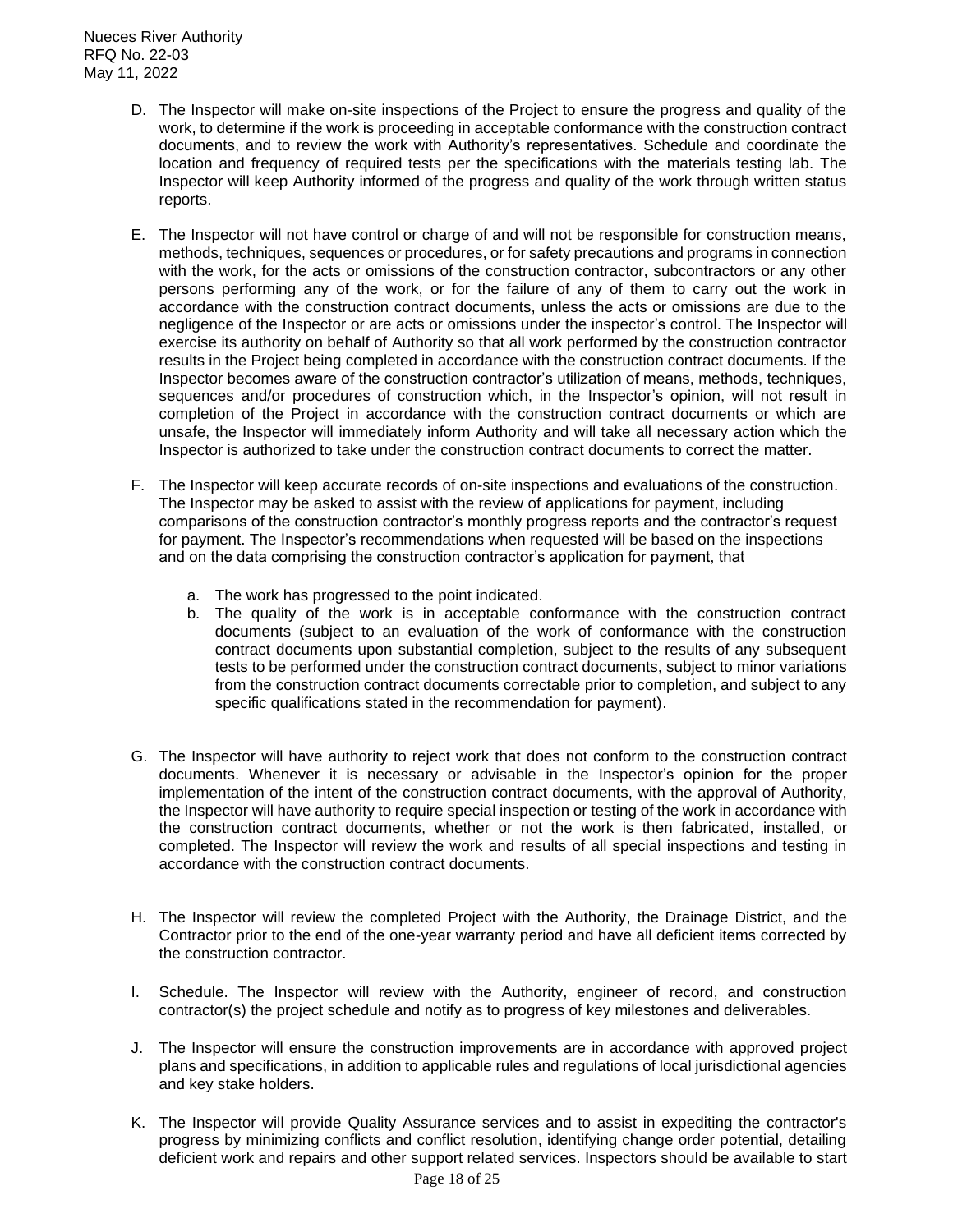immediately upon award of contract. Inspectors will be required to keep detailed daily inspection reports. Reporting requirements include producing and organizing the following documentation:

- Construction Contractor Progress including installed and completed work, construction crews and equipment on site, and specific contract conversations concerning construction issues
- Daily and Weekly construction photos including proper labeling/filing of same
- Testing lab results with immediate alerts to Authority Staff of failures
- Rain days, lost time due to heavy rains, completion of monthly time statements
- Participate in project coordination meetings
- Advise Authority of any site related activity which may impact future/past progress or activity which may significantly impact the construction quality.

## **4. REPORTS AND INVOICING**:

- A. Inspector shall invoice monthly based agreed upon contracted quantities. No pre-payment shall be allowed.
- B. Inspector shall provide, at a minimum, an itemized invoice for each task.
- **5. DELIVERY**: All invoices and completed work should be shipped to the Authority's contact person.
- **6. OTHER SERVICES**: All details of services not specifically mentioned which are regularly furnished in order to complete this type of work will be furnished at the proposed pricing and shall conform in quality, workmanship, and service level to that provided by the practice as specified in the Request for Qualifications. The Proposer's proven track record and approach towards the successful implementation of these services are critical factors in the selection process.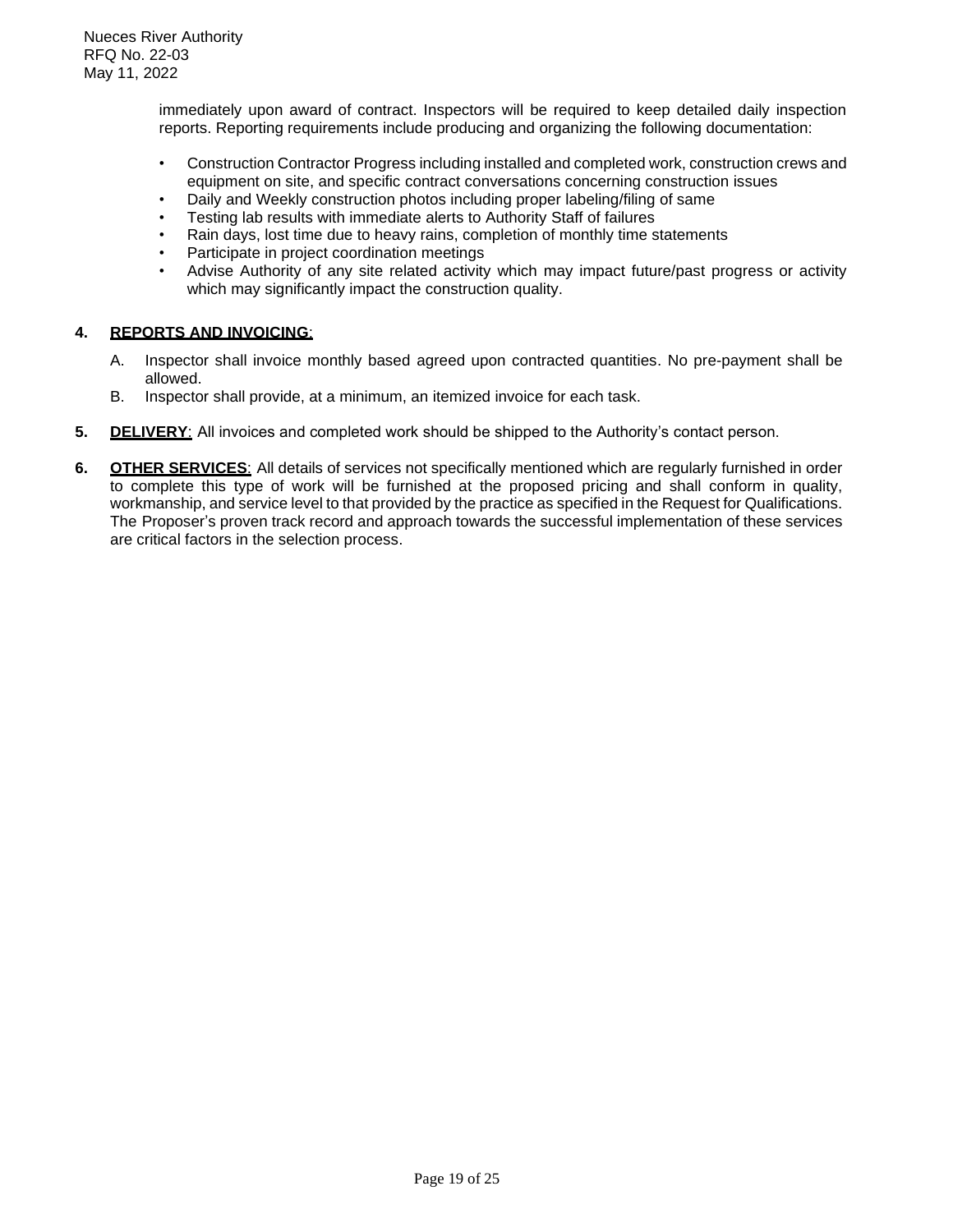## **PART V PROPOSAL PREPARATION INSTRUCTIONS AND EVALUATION FACTORS**

- **1. Proposal Acceptance Period:** All proposals are valid for a period of one hundred and twenty (120) calendar days subsequent to the RFQ closing date unless a longer acceptance period is offered in the proposal.
- **2. Proprietary Information:** All material submitted to the Authority becomes public property and is subject to the Texas Open Records Act upon receipt. If a Proposer does not desire proprietary information in the proposal to be disclosed, each page must be identified and marked proprietary at time of submittal. The Authority will, to the extent allowed by law, endeavor to protect such information from disclosure. The final decision as to what information must be disclosed, however, lies with the Texas Attorney General. Failure to identify proprietary information will result in all unmarked sections being deemed non-proprietary and available upon public request.
- **3. Exceptions:** Be advised that exceptions to any portion of the Solicitation may jeopardize acceptance of the Proposal.
- **4. Proposal Preparation Costs:** All costs directly or indirectly related to preparation of a response to the RFQ or any oral presentation required to supplement and/or clarify a proposal which may be required by the Authority shall be the sole responsibility of the Proposer.
- **5. Proposal Response:** Responses shall be clear and concise and shall include at a minimum: executive summary, title page, transmittal letter, index or table of contents, dividers for each section and all required attachments. One page shall be interpreted as one side of a double-spaced, printed, 8 ½" X 11" sheet of paper. The responses shall be no more than 25 pages. It is recommended that responses be submitted in ringed binders, metal spirals, or another bound format that best contains all required documentation for submission.
- **6. Proposal Format:** Prefacing the proposal, the Proposer shall provide an Executive Summary of three (3) pages or less, which gives in brief, concise terms, a summation of the proposal. The proposal itself shall include a title page, index or table of contents, dividers for each section and all required attachments and addendums to be organized in the following format by Tab and informational sequence:
	- a. Tab 1 Business Organization: State full name and address of your organization and identify parent company if you are a subsidiary. Specify the branch office or other subordinate element which will perform, or assist in performing, work herein. Indicate whether you operate as a partnership, corporation, or individual. Include the State in which incorporated or licensed to operate.
	- b. Tab 2 System Concept and Solution: Define in detail your understanding of the requirement presented in the Scope of Work of this request for qualifications and your system solution. Provide all details as required in the Scope of Work and any additional information you deem necessary to evaluate your proposal.
	- c. Tab 3 Tasks**:** Describe your technical plan for accomplishing required work. Include time-related displays, procedures or any other information related to the Scope of Work and your plan for accomplishment. The Proposer must state their compliance with the terms of this Request for Qualifications (RFQ) or clearly document any exceptions.
	- d. Tab 4 Prior Experience: Describe only relevant corporate experience and individual experience for personnel who will be actively engaged in the project. Do not include corporate experience unless personnel assigned to this project actively participated. Supply the project title, year, and reference name, title, present address, and phone number of principal persons for whom prior projects were accomplished.
	- f. Tab 5 Personnel: Include names, qualifications, and resumes of all professional personnel who will be assigned to the account. State the primary work assigned to each person and the percentage of time each person will devote to this work. Identify key persons by name and title.
	- g. Tab 6 Authorized Negotiator: Include name, address, and telephone number of the person in your organization authorized to negotiate Contract terms and render binding decisions on contract matters.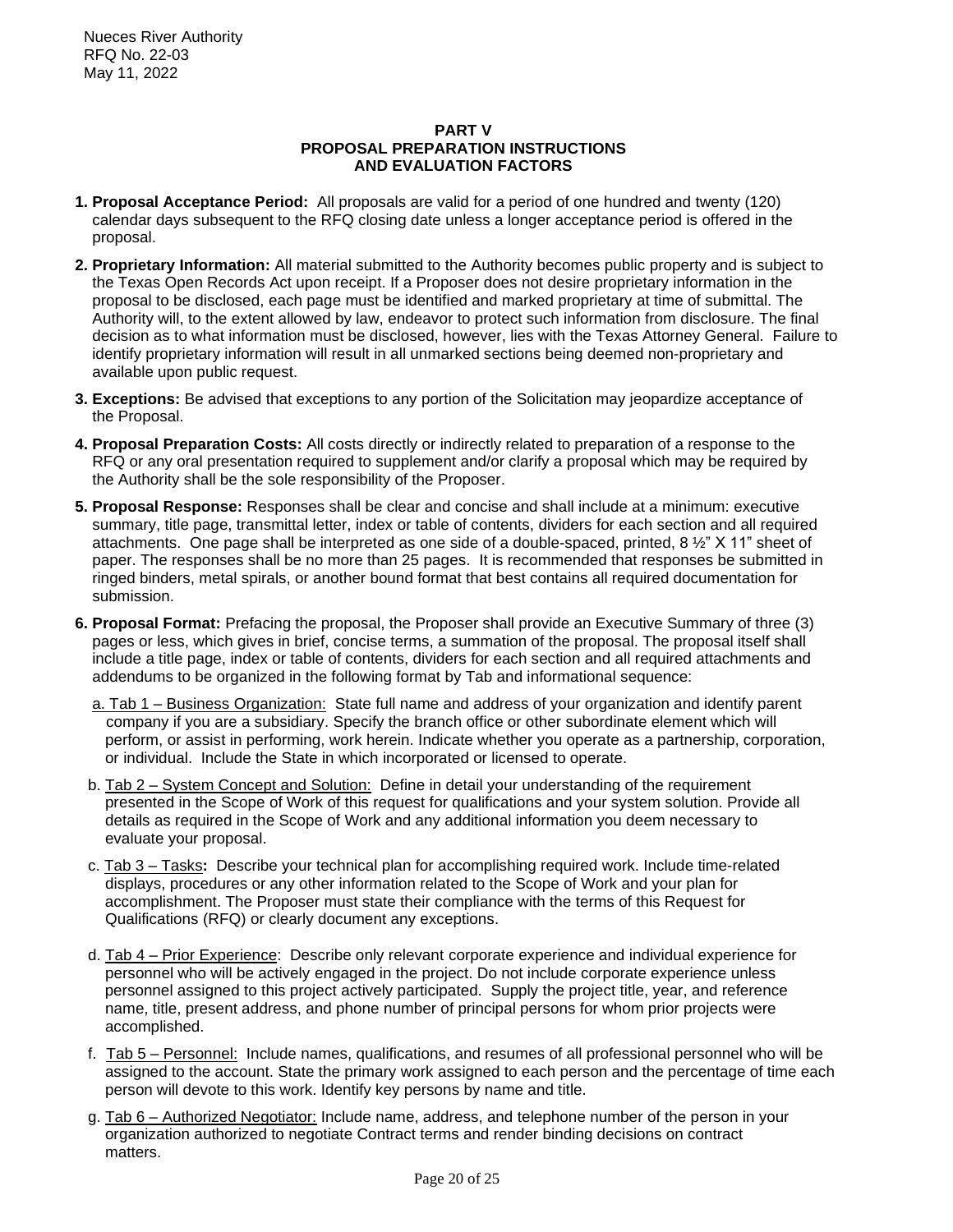Nueces River Authority RFQ No. 22-03 May 11, 2022

- h. Tab 7 Attachments and Addendum: including Attachment A Proposal Submittal Form, Execution, Attachment B – Reference Sheet, Attachment C – Subcontractor Form, and signed addendums (if applicable).
- **7. EVALUATION CRITERIA:** The intent of the Authority is to award to one Respondent in accordance with the evaluation criteria below. The purpose of this evaluation criteria is to determine which proposal *best meets the requirements and provides the best overall value to the Authority.*
	- A. The Authority will conduct a comprehensive, fair, and impartial evaluation of all Statement of Qualifications received in response to this RFQ. Each Statement of Qualification will first be analyzed to determine overall responsiveness and completeness as defined in the Request for Qualifications. Failure to comply with the instructions or submission of a Statement of Qualifications that does not satisfy the requirements of the RFQ may result in the Statement of Qualifications being deemed non-responsive and may, at the discretion of the Committee result in the Statement of Qualifications being eliminated from further consideration.

| <b>Weighted Criteria</b>                                                                      |            |
|-----------------------------------------------------------------------------------------------|------------|
| Respondent's Team & Qualifications<br>1)                                                      | 25 points  |
| a) Firm's experience on projects of similar scope and complexity                              |            |
| Team members experience and qualifications<br>b)                                              |            |
| 2) Project Approach                                                                           | 25 points  |
| Demonstrated understanding of the scope of services<br>a)                                     |            |
| Demonstrated understanding and experience with similar services<br>b)<br>with a public agency |            |
| Respondent's Past Performance<br>3)                                                           | 25 points  |
| a) Availability of Resources to accomplish the work                                           |            |
| Respondent's Capability/Capacity of comparable projects<br>4)                                 | 25 points  |
| Past Performance and Reference Checks<br>a)                                                   |            |
| Availability of Resources to accomplish the work<br>b)                                        |            |
| TOTAL                                                                                         | 100 points |

- B. An evaluation committee will be established to evaluate the proposal. The committee may include employees of the Authority and the Drainage District and may include other impartial individuals who are not employees of either organization. The evaluation committee will determine if discussions, and interviews are necessary. Award of a contract may be made without discussions or interviews. The evaluation committee may determine that discussions are necessary to clarify or verify a written proposal response. The Authority may, at its discretion, elect to have respondents provide oral presentations of their proposal. The evaluation committee will evaluate the finalists and make a recommendation for award.
- C. The Authority reserves the right to reject any or all proposals submitted, or to award to the respondent who in the Authority's opinion, offers the best value to the Authority. The Authority also reserves the right to cancel the RFQ process and pursue alternate methods for providing the requirements.
- D. The Authority reserves the right to conduct studies and other investigations as necessary to evaluate any proposal.
- E. The Authority reserves the right to waive any minor technicality, irregularities or informalities noted in the submission process. Submission of proposal confers no legal rights upon any Respondent.
- F. The Authority reserves the right to request further documentation or information and to discuss proposal response with any Respondent in order to answer questions or to clarify any aspects of the proposal.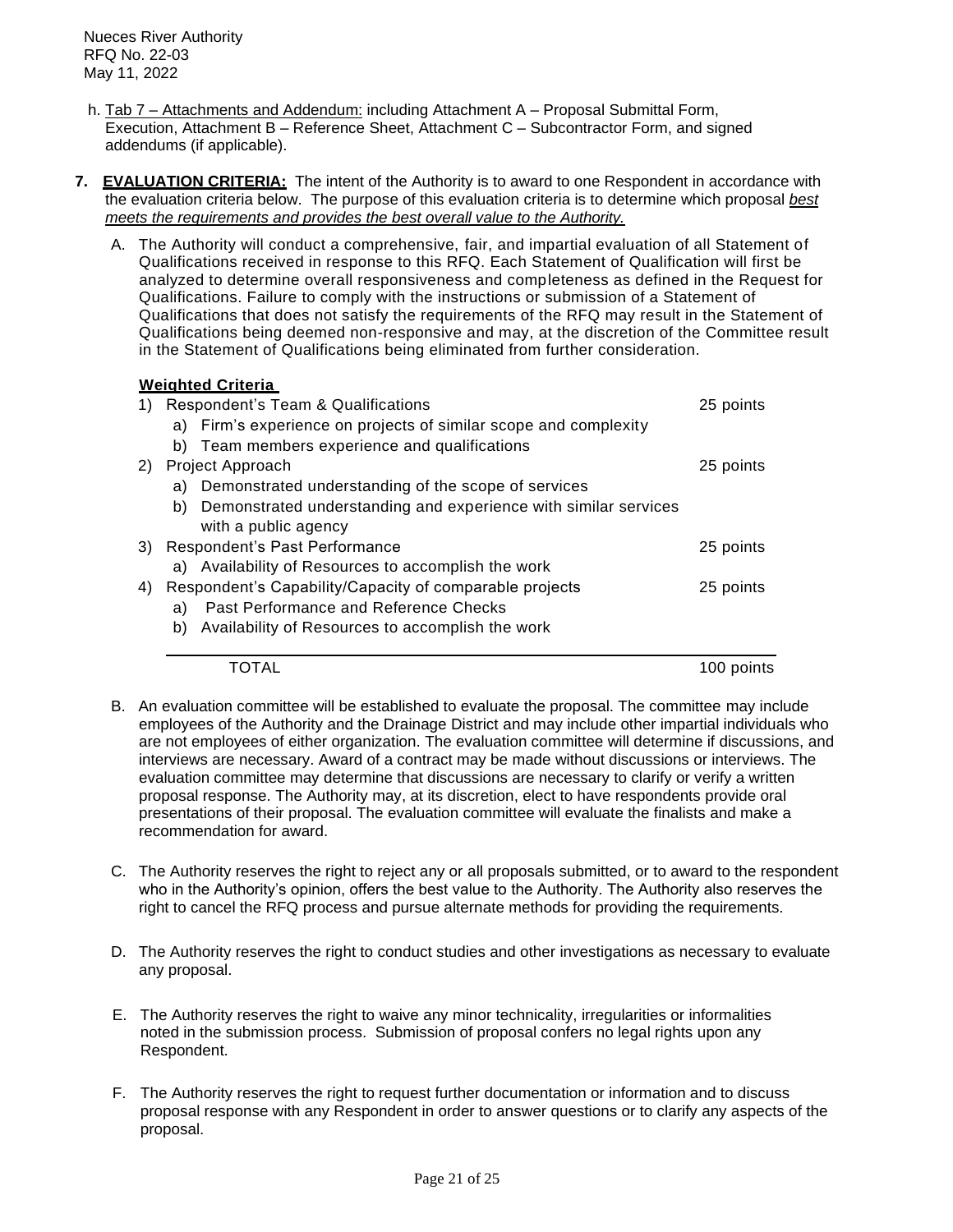G. The Authority may develop a "short list" of qualified proposal and may determine that the

# **8. AGREEMENT NEGOTIATIONS AND AWARD PROCESS:**

- A. A proposal presented in response to this RFP is subject to negotiation concerning any issues deemed relevant by the Authority. The Authority reserves the right to negotiate any issue with any party.
- B. Any contact by the Respondent with the Authority with respect to this RFP, other than those submitted in writing, will result in disqualification of the Respondent's proposal.
- C. Submission of proposal indicates the Respondent's acceptance of the evaluation process and recognition that the Authority may make subjective judgments in evaluating the proposal to determine the best value for the Authority.
- D. If negotiations are successful, the Authority and Respondent may enter into an agreement. Final agreement requires approval by the Nueces River Authority Board of Directors. A representative knowledgeable of the offer MUST attend the Board meeting, at no cost to the Authority, when their item is being presented.
- E. If negotiations are unsuccessful, the Authority may formally end negotiations with that Respondent. The Authority may then:
	- i. Select the next most highly qualified Respondent and attempt to negotiate an agreement at fair and reasonable terms, conditions, and cost with that Respondent.
	- ii. The Authority shall continue this process until an agreement is entered into or all negotiations are terminated.
- F. Execution of a contract is required prior to starting work and processing any payments to the awarded Respondent.

# **9. POST AWARD MEETING:**

The Authority and the Respondent may schedule a post award meeting to discuss, but not be limited to the following:

- A. Provide Authority's contact(s) information for implementation of the agreement.
- B. Identify specific milestones, goals, and strategies to meet objectives.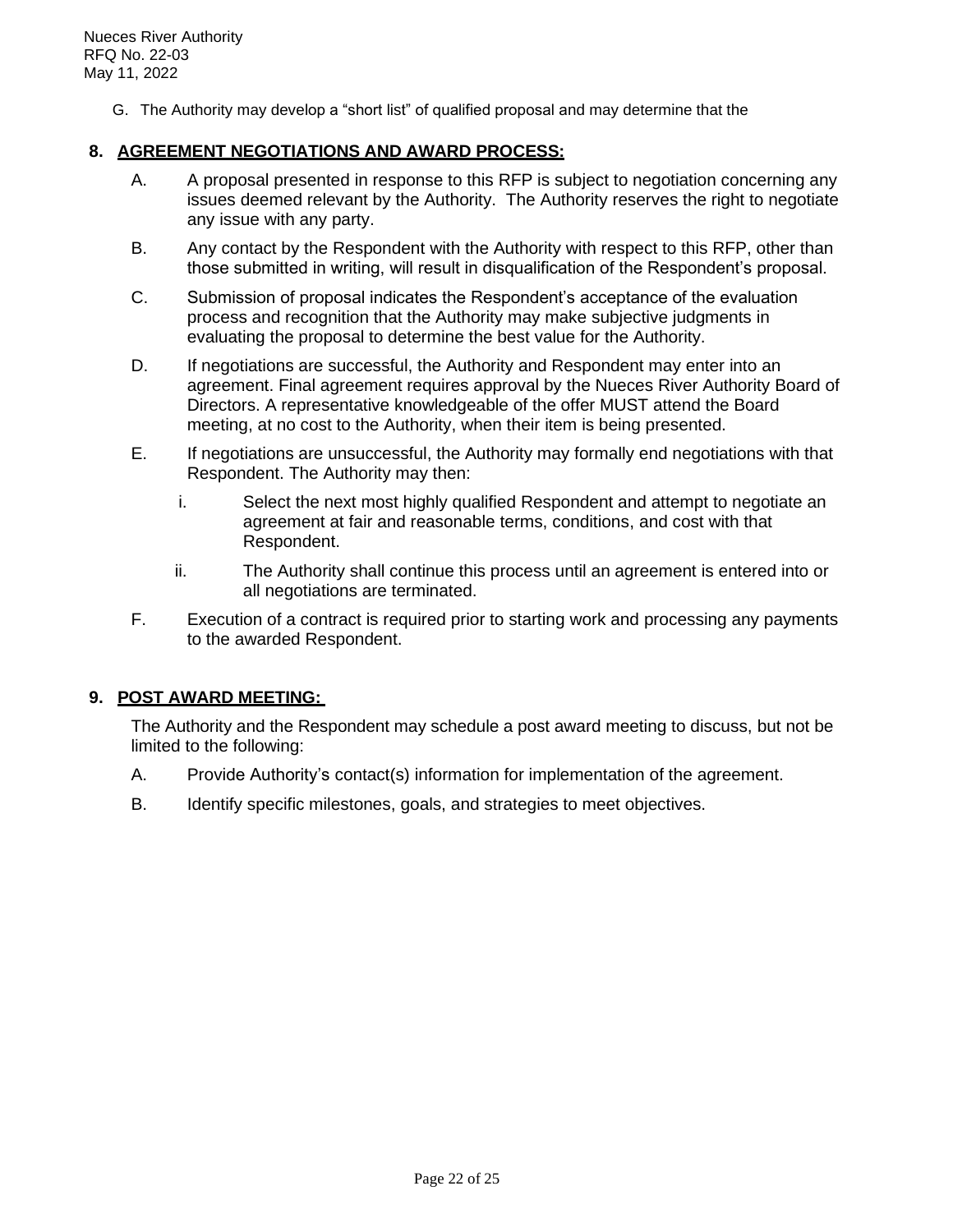## **ATTACHMENT A PROPOSAL SUBMITTAL FORM AND EXECUTION**

#### *NOTE: RESPONDENTS SHALL COMPLETE AND RETURN THIS ATTACHMENT WITH THEIR PROPOSAL. FAILURE TO DO SO WILL RESULT IN DISQUALIFICATION OF THE PROPOSAL.*

## **By signature hereon, the Respondent certifies that:**

All statements and information prepared and submitted in the response to this RFQ are current, complete, and accurate.

He/she has not given, offered to give, nor intends to give at any time hereafter, any economic opportunity, future employment, gift, loan gratuity, special discount, trip, favor, or service to an Authority employee in connection with the submitted response. Failure to sign the Execution of Proposal or signing it with a false statement shall void the submitted offer or any resulting contracts.

Respondent represents and warrants that the individual signing this Execution of Proposal is authorized to sign this document on behalf of the Respondent and to bind the Respondent under any contract resulting from this request for qualifications.

| NAME (TYPED/PRINTED) And the contract of the contract of the contract of the contract of the contract of the contract of the contract of the contract of the contract of the contract of the contract of the contract of the c |                                            |
|--------------------------------------------------------------------------------------------------------------------------------------------------------------------------------------------------------------------------------|--------------------------------------------|
|                                                                                                                                                                                                                                |                                            |
|                                                                                                                                                                                                                                |                                            |
|                                                                                                                                                                                                                                |                                            |
|                                                                                                                                                                                                                                |                                            |
|                                                                                                                                                                                                                                |                                            |
| FEDERAL TAX IDENTIFICATION NUMBER (EIN):                                                                                                                                                                                       | <u>and the contract of the contract of</u> |

By submitting a response to this solicitation, the Respondent agrees that the Authority's standard Definitions, Terms and Conditions, in effect at the time of release of the solicitation, shall govern unless specifically provided otherwise in a separate agreement or on the face of a purchase order. Said Definitions, Terms and Conditions are subject to change without notice. It is the sole responsibility of respondents to stay apprised of changes.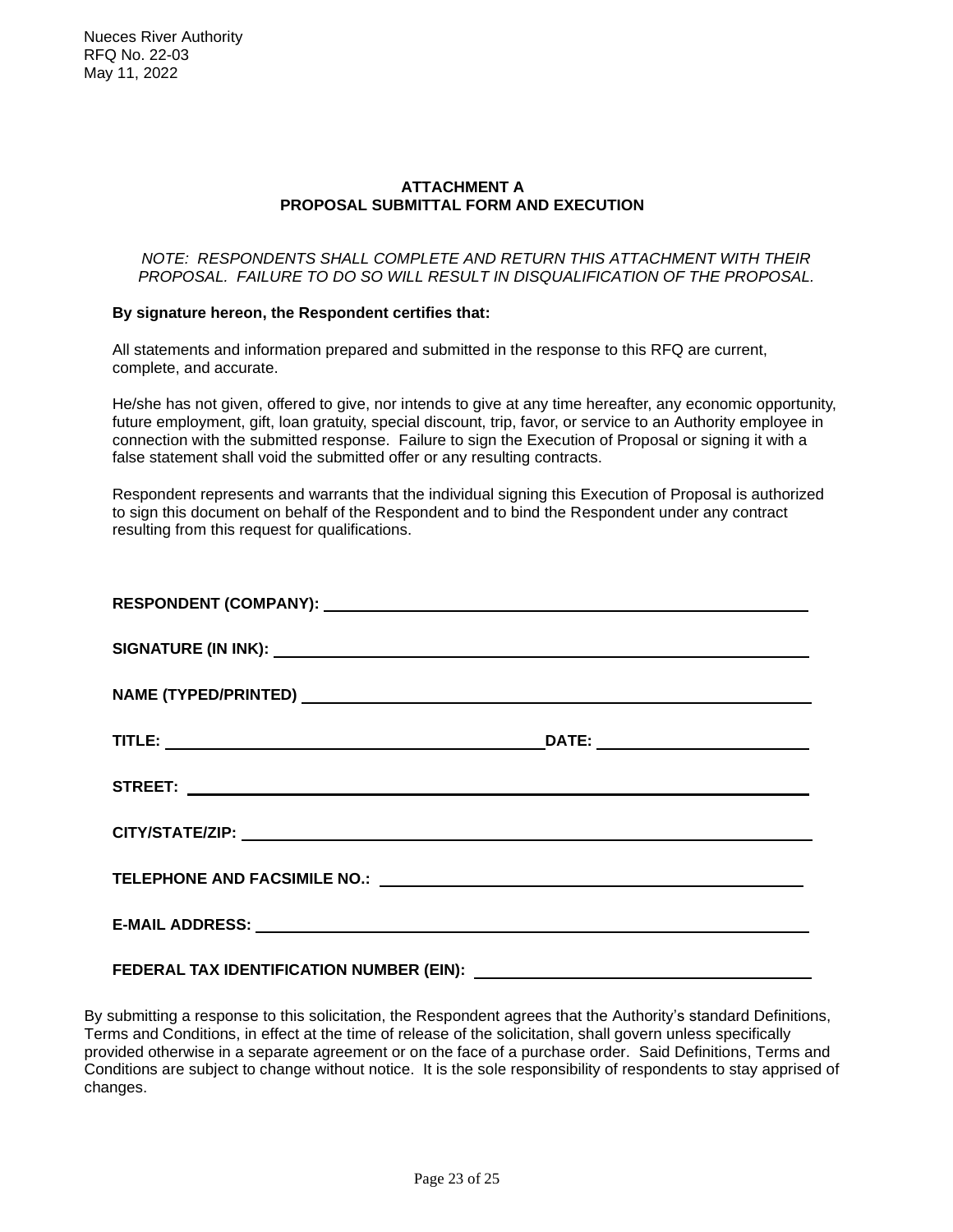## **ATTACHMENT B REFERENCE SHEET**

# **PLEASE COMPLETE AND RETURN THIS FORM WITH THE SOLICITATION RESPONSE**

| <b>SOLICITATION NUMBER:</b> |              |  |
|-----------------------------|--------------|--|
| <b>RESPONDENT'S NAME:</b>   | <b>DATE:</b> |  |

Provide the name, address, telephone number and **E-MAIL** of at least three (3) valid Municipal, Government agencies or firms of comparable size that have utilized services that are similar in type and capacity within the last two (2) years. Nueces River Authority references are not applicable. References may be checked prior to award. If references cannot be confirmed or if any negative responses are received it may result in the disqualification of submittal.

| 1. | Company's Name                    |  |               |
|----|-----------------------------------|--|---------------|
|    | Name of Contact                   |  |               |
|    | <b>Title of Contact</b>           |  |               |
|    | <b>E-Mail Address</b>             |  |               |
|    | <b>Present Address</b>            |  |               |
|    | City, State, Zip Code             |  |               |
|    | <b>Telephone Number</b>           |  | Fax Number:   |
| 2. | Company's Name<br>Name of Contact |  |               |
|    | <b>Title of Contact</b>           |  |               |
|    | <b>E-Mail Address</b>             |  |               |
|    | <b>Present Address</b>            |  |               |
|    | City, State, Zip Code             |  |               |
|    | Telephone Number                  |  | Fax Number: ( |
| 3. | Company's Name<br>Name of Contact |  |               |
|    | <b>Title of Contact</b>           |  |               |
|    | <b>E-Mail Address</b>             |  |               |
|    | <b>Present Address</b>            |  |               |
|    | City, State, Zip Code             |  |               |
|    | <b>Telephone Number</b>           |  | Fax Number: ( |
|    |                                   |  |               |

FAILURE TO PROVIDE THE REQUIRED INFORMATION WITH THE SOLICITATION RESPONSE MAY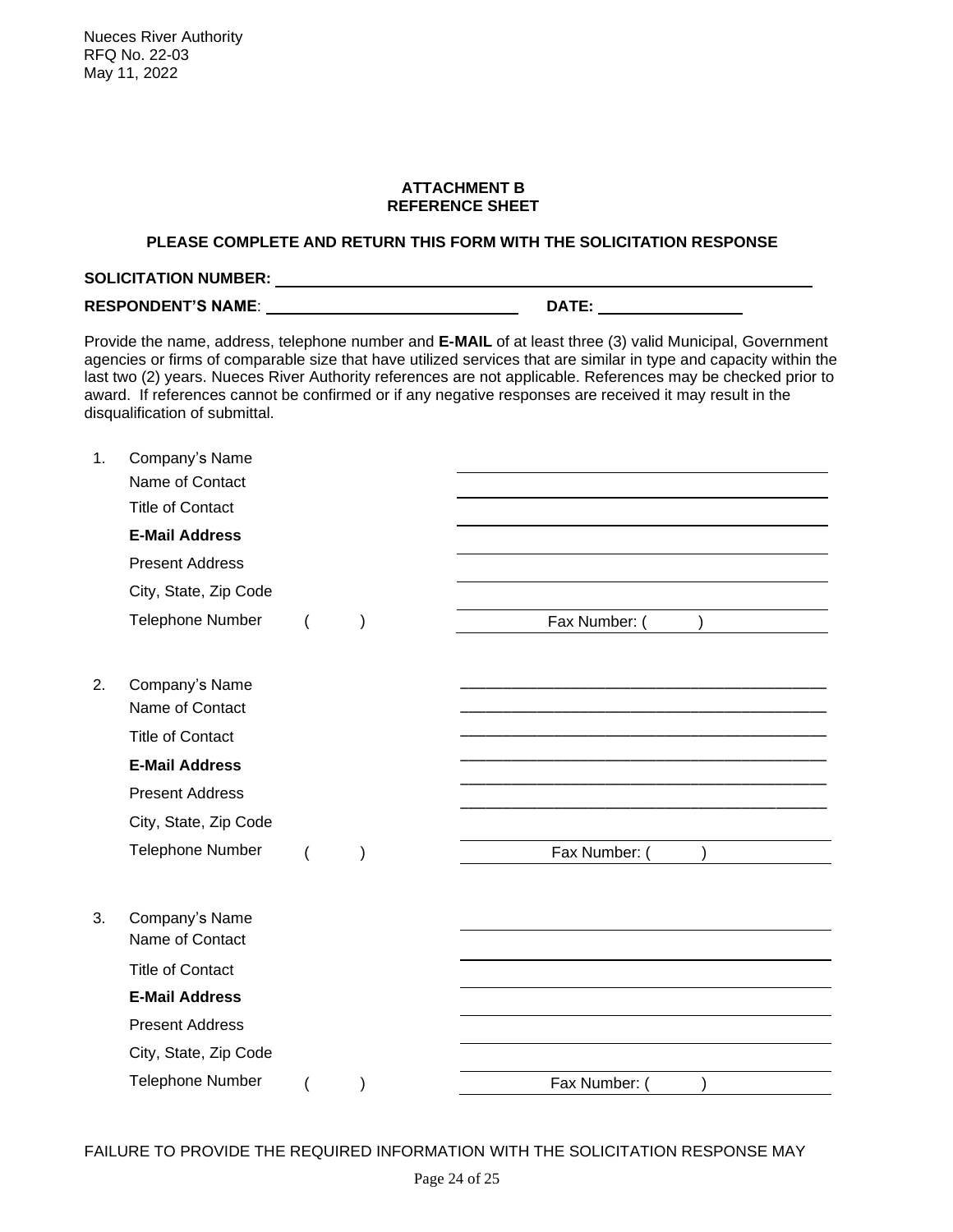AUTOMATICALLY DISQUALIFY THE RESPONSE FROM CONSIDERATION FOR AWARD.